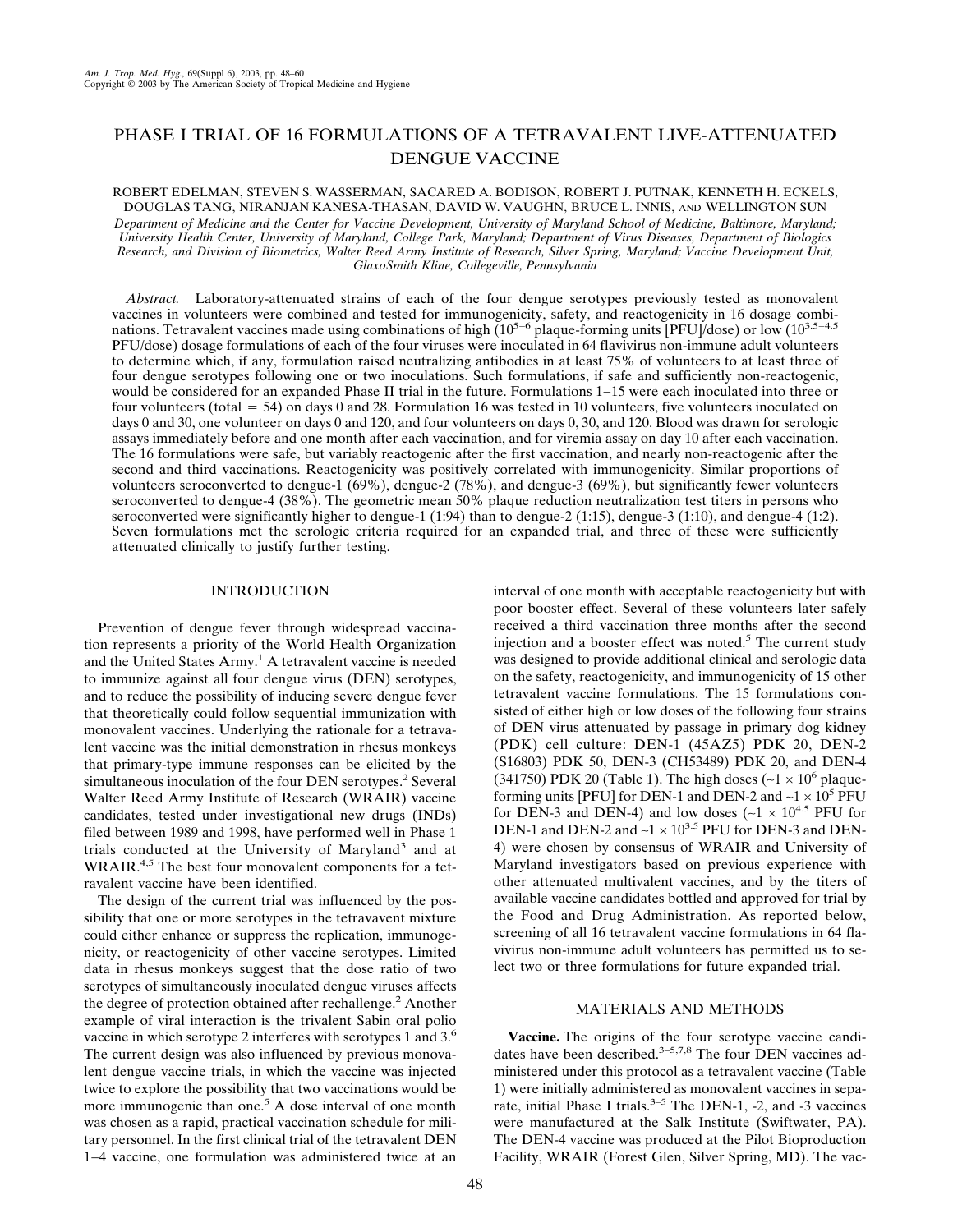TABLE 1

Composition of the 16 formulations of the live-attenuated tetravalent dengue (DEN) vaccine and the number of volunteers immunized with each formulation\*

|             |                                                               |                                                                   | Vaccine strain and high ( $10^{5-6}$ PFU) or low ( $10^{3.5-4.5}$ PFU) dose‡          |                                                                                                 |                                                                                        |                         |
|-------------|---------------------------------------------------------------|-------------------------------------------------------------------|---------------------------------------------------------------------------------------|-------------------------------------------------------------------------------------------------|----------------------------------------------------------------------------------------|-------------------------|
| Formulation | Mean viral titer (PFU/mL)<br>measured in tetravalent vaccine† | DEN-1<br>(45AZ5)<br>PDK 20<br>$(H, 106 PFU);$<br>(L, $104.5 PFU)$ | DEN-2<br>(S16803)<br>PDK 50<br>$(H, 10^6 \text{ PFU});$<br>(L, 10 <sup>4.5</sup> PFU) | DEN-3<br>(CH53489)<br><b>PDK 20</b><br>(H, 10 <sup>5</sup> PFU);<br>$(L, 10^{3.5} \text{ PFU})$ | DEN-4<br>(341750)<br>PDK 20<br>(H, 10 <sup>5</sup> PFU);<br>(L, 10 <sup>3.5</sup> PFU) | Number of<br>volunteers |
|             | $5.5 \times 10^{4}$                                           |                                                                   |                                                                                       |                                                                                                 |                                                                                        |                         |
|             | $5.3 \times 10^{5}$                                           |                                                                   |                                                                                       |                                                                                                 |                                                                                        |                         |
|             | $9.9 \times 10^{5}$                                           |                                                                   | Н                                                                                     |                                                                                                 |                                                                                        |                         |
|             | $1.5 \times 10^{5}$                                           |                                                                   |                                                                                       |                                                                                                 | H                                                                                      |                         |
|             | $7.1 \times 10^{4}$                                           |                                                                   |                                                                                       | Н                                                                                               |                                                                                        |                         |
|             | $6.6 \times 10^{5}$                                           |                                                                   | н                                                                                     |                                                                                                 | H                                                                                      |                         |
|             | $5.2 \times 10^{5}$                                           |                                                                   |                                                                                       | Н                                                                                               |                                                                                        |                         |
|             | $6.5 \times 10^5$                                             |                                                                   | н                                                                                     | Н                                                                                               |                                                                                        |                         |
|             | $1.2 \times 10^{5}$                                           |                                                                   |                                                                                       | Н                                                                                               | Н                                                                                      |                         |
| 10          | $1.3 \times 10^{6}$                                           | Н                                                                 |                                                                                       |                                                                                                 | Н                                                                                      |                         |
| 11          | $1.1 \times 10^{6}$                                           | Н                                                                 | H                                                                                     |                                                                                                 |                                                                                        |                         |
| 12          | $6.2 \times 10^{5}$                                           |                                                                   | н                                                                                     | Н                                                                                               | Н                                                                                      |                         |
| 13          | $4.3 \times 10^{5}$                                           | Η                                                                 |                                                                                       | Н                                                                                               | Н                                                                                      |                         |
| 14          | $1.2 \times 10^{6}$                                           | Н                                                                 | H                                                                                     |                                                                                                 | H                                                                                      |                         |
| 15          | $9.2 \times 10^{5}$                                           | Н                                                                 | Н                                                                                     | Н                                                                                               |                                                                                        |                         |
| $16\$       | $1.8 \times 10^{6}$                                           | Н                                                                 | Н                                                                                     | Н                                                                                               |                                                                                        | 10                      |
|             |                                                               | Total<br>$H = 8, L = 8$                                           | $H = 8, L = 8$                                                                        | $H = 8, L = 8$                                                                                  | $H = 8, L = 8$                                                                         |                         |

\* PFU = plaque-forming units; PDK = primary dog kidney; H = high; L = low.<br>† Calculated by adding the virus concentration in the residuals of each single-dose tetravalent vaccine vial after vaccination on days 0 and 28 / n formulation on those two days.

‡ Measured virus concentration of each DEN serotype by high and low dose. § Formulation 16 was tested at the Walter Reed Army Institute of Research.

cines were lyophilized for stability and stored at −20°C in a controlled-access room at the Pilot Bioproduction Facility. The vaccines contain 50  $\mu$ g/mL of neomycin base, 5.5% lactose, and 1.9 g% of human serum albumin. The manufacturing information for each DEN vaccine was included in a separate IND. All four INDs were combined into a single IND

(7047) for testing of the tetravalent vaccine. **Preparation and inoculation of vaccines.** The 16 tetravalent

DEN vaccine formulations were prepared under Good Manufacturing Practice conditions on the day of inoculation at the Pilot Bioproduction Facility. Freeze-dried monovalent vaccines were rehydrated with sterile water for injection and formulated as tetravalent vaccines in sterile, eight-dose (8.0 mL) glass vials. The high dose of each monovalent vaccine was undiluted vaccine, while the low dose was a 1:32 dilution of the same vaccine. Vaccine preparations were formulated on ice, and formulations 1−15 were transported immediately to the University of Maryland (College Park, MD) (UMCP) for inoculation. The high dose of all four serotypes (formulation 16) was tested first at WRAIR as described.<sup>5</sup> Volunteers were inoculated subcutaneously over the deltoid muscle with 1.0 mL of vaccine. Following vaccination, unused vaccines were immediately transported back to WRAIR to determine viral titer. The viral composition, inoculum size, and number of volunteers immunized with each of the 16 formulations are summarized in Table 1. The final injected concentrations of tetravalent vaccine formulations ranged from  $5.5 \times$  $10^4$  to  $1.8 \times 10^6$  PFU/mL.

**Volunteers.** Fifty-four healthy male and female volunteers between the ages of 18 and 45 years were recruited at UMCP. The 10 volunteers recruited and immunized at WRAIR have been described.<sup>5</sup> The results for all 64 volunteers are combined in the current report. Volunteers were recruited by posted and published advertisements followed by verbal presentation of the study design and protocol. Of 64 volunteers, 37 (58%) were men, 39 were Caucasian, 15 were African-American, 7 were Asian, and 3 were Hispanic. Their mean age was 23.6 years, with an age range of 19−45 years.

Their status of good health was determined by a normal medical history, vital signs, a physical examination if the medical history suggested any abnormality, and clinical laboratory screening. Screening included hemoglobin; hematocrit; white blood cell, differential, and platelet counts; alanine aminotransferase (ALT); aspartate aminotransferase (AST); glucose; creatinine; urea nitrogen; hepatitis B surface antigen; antibody to human immunodeficiency virus; antibody to hepatitis C virus; and urinalysis. Persons allergic to neomycin, streptomycin, gentamicin, or similar antibiotics were excluded. The volunteers were seronegative for DEN 1−4, Japanese encephalitis, St. Louis encephalitis, and yellow fever by hemagglutinin inhibition assay. They denied prior yellow fever and Japanese encephalitis vaccination, having had a flavivirus infection, and travel to dengue-endemic areas. Women had a negative pregnancy test result one hour before vaccination, and were instructed not to become pregnant for the duration of the study. All volunteers scored 70% or better on a written examination designed to insure they were familiar with all aspects of the clinical trial.

Clinical protocols were reviewed and approved by the Institutional Review Boards of the University of Maryland at Baltimore, the University of Maryland at College Park, and the Office of the Surgeon General of the United States Army. Written, informed consent was obtained from all volunteers.

**Study design.** This single-blinded, outpatient Phase I/II trial was conducted in 54 healthy young adult volunteers at the University of Maryland at College Park, and in 10 volunteers at WRAIR.<sup>5</sup> A similar clinical protocol was used at both study sites. Volunteers did not know which vaccine formulation was injected. The 54 volunteers at UMCP were divided into 15 groups of 3−4 volunteers (Table 1) and each group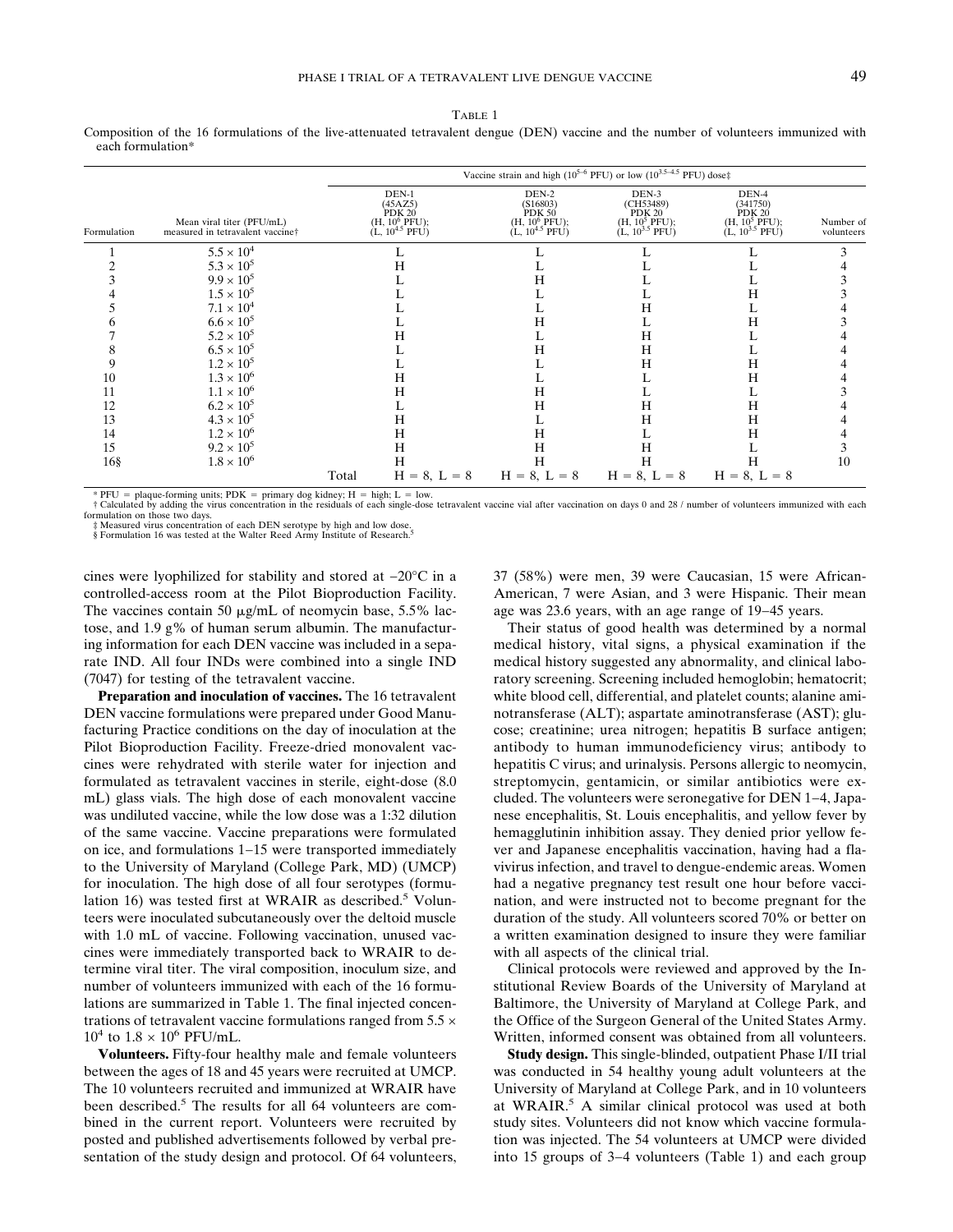given a different formulation. The cohorts, initially immunized on 10/15/98, 10/21/98, and 1/19/99, consisted of 15, 16, and 23 volunteers, respectively. The second vaccination was administered 28 days later. Fifty-three of the volunteers at UMCP were inoculated on days 0 and 28; one was immunized on day 0 only. As previously described, the 10 volunteers at WRAIR were immunized with high dose formulation 16; nine of the 10 were immunized on days 0 and 28; four of these nine subjects received a third dose on day 120; one volunteer was immunized on days 0 and 120.<sup>5</sup>

Reactions to vaccines were assessed by a combination of daily symptom diaries maintained by each volunteer for 21 days after each vaccination, by telephone reports to the research nurse, and by regularly scheduled visits to the study physician on days 10, 15, and 28 after each vaccination. Volunteers took their oral temperature daily for 21 days in the mornings and evenings using a digital thermometer and recorded the results. After each vaccination, blood was drawn for clinical chemistries on days 0, 10, 15, and 28 and for DEN antibody assays on days 0 and 28. Serum was frozen 10 days after each vaccination for virus assay.

**Clinical reactions.** The clinical reactions to a vaccine formulation were defined in two ways: as safe or unsafe and as non-reactogenic or reactogenic. The criterion unsafe was met if any volunteer experienced any one of four criteria: 1) any severe clinical illness not explained by a diagnosis unrelated to DEN vaccination; 2) an oral temperature  $\geq 38.5^{\circ}$ C (101.3°F) for four determinations over a 24-hour period, a maximum daily oral temperature  $\geq 38.5^{\circ}$ C on three successive days, or a temperature exceeding  $40^{\circ}$ C (104.0°F) on any individual determination; (3) thrombocytopenia (fewer than 90,000 platelets/ $\text{mm}^3$  on two consecutive determinations, e.g., days 10 and 15) or neutropenia (absolute neutrophil count  $\langle 1,000/\text{mm}^3$  on two consecutive determinations); and 4) serum ALT levels more than five times normal (normal range 0−45 U/L) on three or more successive days that was otherwise unexplained. Each symptom was graded on a scale of 0 to defined as  $0 =$  none; 1 = mild (did not affect normal activity, no medication required);  $2 =$  moderate (required medication or change in activity); and  $3$  = severe (required bedrest, and or unrelieved by medication). Systemic reactions were analyzed for each subject by the Reactogenicity Index (RI), defined as the sum of total days of 1) feeling hot or a temperature  $\geq 100^{\circ}$ F (feverish or fever), 2) rash, 3) chills, 4) headache, 5) anorexia, 6) nausea and/or vomiting, 7) stomach ache 8) myalgia, 9) arthralgia, 10) eye symptoms (photophobia, redness or painful movement), and 11) itching at sites other than the injection site. If a symptom occurred at any time during a 24-hour period, it was assigned a duration of one day.

The RI allowed a quantitative comparison of vaccine reactions among subjects and vaccine formulations. The RI criteria used to grade formulations 1−15 included the duration of the 11 symptoms or signs (*vida supra*), but not their intensity. The intensity (grades 1−3) of any symptom was expressed in narrative fashion. The more intense reactions (grades 2 and 3) interfered with the daily activities of school, work, recreation, or sleep. In contrast, the RI criteria used by Sun and others to grade formulation 16 described the duration of nine major symptoms, included their intensity.<sup>5</sup> The RI formula used to grade formulation 16 was proportional to, but yielded somewhat lower values than the RI used to grade formulations 1−15. Febrile and non-febrile symptoms were treated if clinically indicated with analgesics without antipyretic properties. The dose and duration of all medications used were recorded in the Volunteer Symptom Diary.

The identification of a vaccine formulation that was too reactogenic was reached by a consensus of study investigators. Thus, a vaccine formulation could be safe but too reactogenic, and so unsuited for expanded study.

**Laboratory procedures.** *Routine clinical assays.* Venous blood was drawn for a complete blood count, differential counts, and ALT and AST levels on days 0, 10, 15, 28, 38, 43, and 56 in a commercial laboratory accredited by the American College of Pathology.

*Serology.* The study end point determination was measurement of the 50% plaque reduction neutralization test (PRNT<sub>50</sub>) titer against DEN serotypes 1–4 28 days after the first and second vaccination.<sup>9</sup> The four DEN strains used in the PRNT were the parents of the four stains used in the vaccine formulations. Neutralization was defined as 50% reduction in plaques at a minimum serum dilution of 1:5. Complement was not added to the neutralization mixture.

*Virus isolation by delayed plaque assay.* Ten milliliters of venous blood obtained 10 days after each vaccination was allowed to clot at  $4^{\circ}$ C for  $\leq$ 2 hours. The serum was separated by low-speed centrifugation, divided into aliquots, frozen, labeled, and stored at −70°C before shipment to WRAIR for virus isolation. Frozen serum was thawed and 0.20 mL was inoculated onto the C6/36 clone of *Aedes albopictus* mosquito cell monolayers and incubated at 30°C for 14 days. Supernatant culture fluid was then harvested and assayed for virus by plaques that formed seven days after the supernatant was applied to a Vero cell monolayer overlayed with methyl red agar. The direct plaque method for determination of virus in serum was not used because of low yield in preliminary studies.

*Virus detection by Taqman assay.* We used a fluorogenic, reverse transcriptase−polymerase chain reaction (RT-PCR) system (Taqman assay) to determine the serotype of circulating dengue vaccine strains.10 This assay can detect each of the four dengue serotypes at similar low detection limits (20−50 PFU/mL of serum). Briefly, the viral RNA was routinely extracted from 0.10 mL of serum, followed by reverse transcription. The RT reactions were performed on RNA extracted from the equivalent of 1.6  $\mu$ L of serum, according to the PE *Taq* RT reaction kit (Perkin Elmer-Applied Biosystems, Inc., Foster City, CA). Using serotype-specific, 3'-noncoding region-based primers and an fluorescent reporter dye, 6-carboxy-fluorescein (FAM)−labeled oligonucleotide probe, a total of 40 cycles of amplification was carried out using the ABI 7700 instrument (Perkin Elmer-Applied Biosystems). Positive identification was made when the two replicates of each serum specimen yielded *C*<sup>t</sup> values less than 40 cycles. The viral titer (PFU/mL) for each dengue type was predicted and estimated from the *C*<sup>t</sup> cycle number using a plasmid standard curve.10 We assayed serum specimens from all 54 volunteers 10 days after the first vaccination (formulations 1−15), and from 53 of these volunteers 10 days after the second vaccination (day 38). Volunteers vaccinated with formulation 16 were assayed by the Taqman assay and are presented elsewhere.<sup>5</sup>

**Data analysis.** This was a descriptive study. The design ensured that if three of the 3–4 volunteers per group develop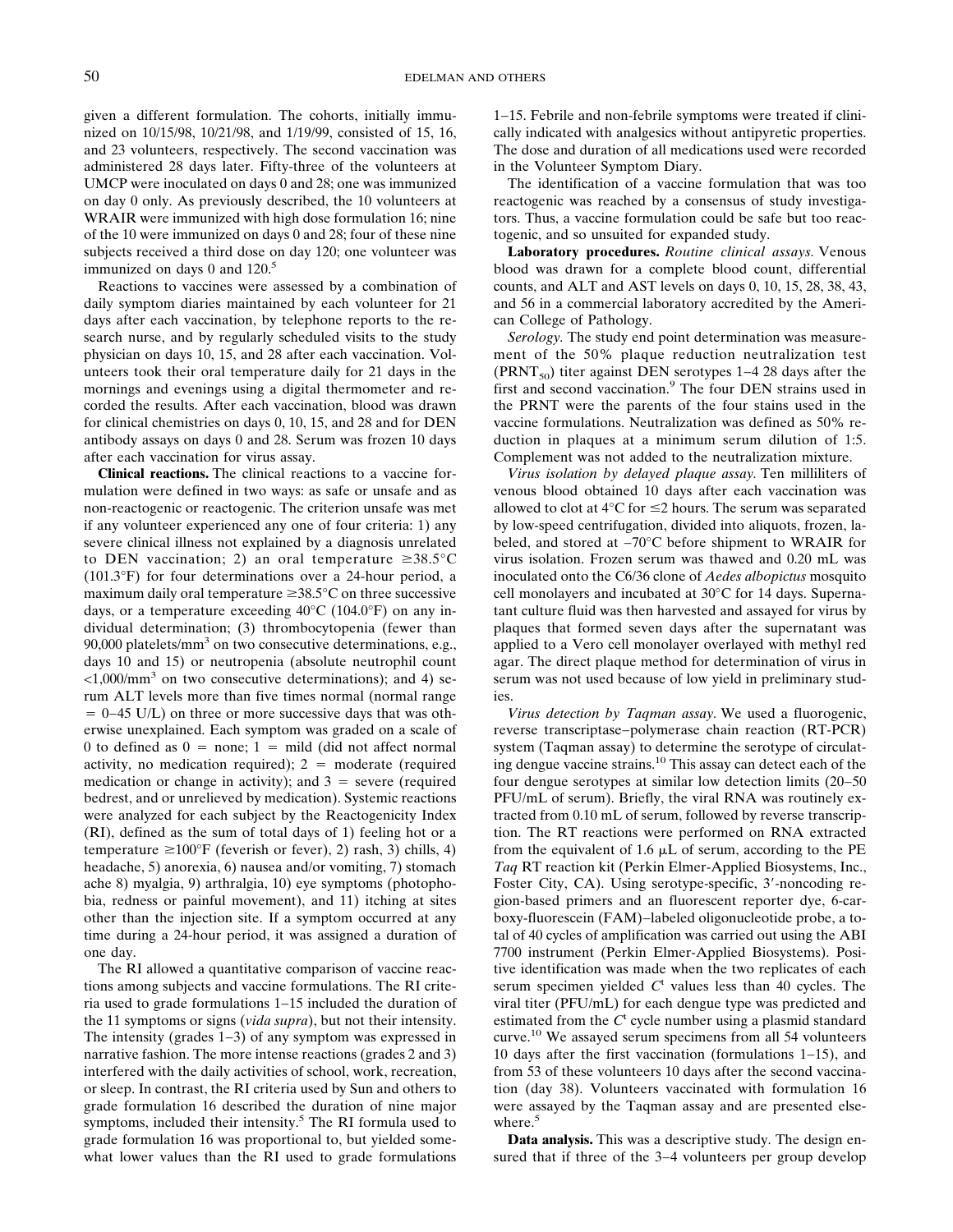neutralizing antibody after either of two vaccinations, the upper 95% confidence interval for infection exceeds 95% for that vaccine formulation. At least three of the four DEN serotypes in a vaccine formulation must induce antibody in at least three volunteers for that formulation to be considered for further study. Relationships between categorical variables were examined using either Fisher's exact tests, or replicated goodness-of-fit G-tests, as appropriate. Inter-group comparisons of continuous variables were examined using Wilcoxon's rank-sum tests. Comparisons of PRNT titers against pairs of DEN types were performed using Wilcoxon's signed ranks tests. Comparison of RIs by low and high dose DEN formulations were performed using Wilcoxon's rank-sum tests. Relationships between continuous variables were evaluated using Spearman's correlation coefficients. Two-sided null hypotheses were evaluated at 5% throughout. Data analysis was performed using SAS software (SAS, Inc., Cary, NC).

## RESULTS

**Volunteer retention.** Fifty-four volunteers were immunized once, and 53 of them were immunized a second time according to protocol. One volunteer (9-3) refused the second vaccination because she had an intercurrent illness on the day of vaccination. All 54 volunteers were followed for side effects, and all of the 378 scheduled serum specimens were obtained on time according to protocol. The retention of the 10 volunteers studied at WRAIR has been described.<sup>5</sup>

**Serologic responses.** *Seroconversion rates.* The neutralizing antibody responses induced by each of the 16 vaccine formulations after the first and second vaccinations, together with the cumulative responses, are summarized in Tables 2−5. Seven of the first 15 formulations, (2, 5, 10, 11, 13, 14, 15) were considered superior because they met study criteria by eliciting antibody to at least three of four DEN serotypes in at least three (≥75%) volunteers in a group of 3–4 individuals (Table 2). Nine formulations were considered inferior because they failed to meet study criteria for immunogenicity (Table 4). The high dose formulation (16) induced a trivalent response

### TABLE 2

Neutralizing antibody responses induced by seven superior (serologically acceptable)\*formulations of tetravalent dengue (DEN) vaccine in volunteers receiving each formulation who seroconverted to at least three DEN serotypes and to all four serotypes

|             |        |                        | Number of volunteers with neutralizing antibody † against |                 |        |            |  |  |
|-------------|--------|------------------------|-----------------------------------------------------------|-----------------|--------|------------|--|--|
|             |        | $\geq$ 3 Serotypes (%) |                                                           | 4 Serotypes (%) |        |            |  |  |
| Formulation | Day 28 | Day 56                 | Cumulative                                                | Day 28          | Day 56 | Cumulative |  |  |
| 2           | 4/4    | 1/4                    | 4/4(100)                                                  | 3/4             | 1/4    | 3/4(75)    |  |  |
| 5           | 4/4    | 3/4                    | 4/4(100)                                                  | 1/4             | 0/4    | 1/4(25)    |  |  |
| 10          | 2/4    | 3/4                    | 4/4(100)                                                  | 0/4             | 1/4    | 1/4(25)    |  |  |
| 11          | 2/3    | 1/3                    | 3/3(100)                                                  | 0/3             | 0/3    | 0/3        |  |  |
| 13          | 3/4    | 4/4                    | 4/4(100)                                                  | 2/4             | 1/4    | 2/4(50)    |  |  |
| 14          | 1/4    | 4/4                    | 4/4(100)                                                  | 1/4             | 3/4    | 3/4(75)    |  |  |
| 15          | 0/3    | 3/3                    | 3/3(100)                                                  | 0/3             | 0/3    | 0/3        |  |  |

\* Formulation achieved the study objective; namely, at least three of the four DEN serotypes in the vaccine formulation induced antibody in three or more volunteers  $(\geq 75\%)$ . The composition of each formulation is shown in Table 1.

† Number of volunteers in each formulation who achieved a 50% plaque reduction neutralization test (PRNT<sub>s0</sub>) titer ≥1:5, divided by number of volunteers in the group. Calcu-<br>lations based on a PRNT<sub>s0</sub> titer ≥1:5 reached 28 days after the first vaccination (day 28), 28<br>days after the second vaccinatio volunteers who seroconverted after the first or second vaccination).

in only three of the nine individuals immunized at 0 and 1 months, and in the one person immunized at 0 and 4 months (Table 4). $^5$  There were no significant differences in the seroconversion rates by race or sex for all formulations.

Although seven formulations induced a trivalent response in 100% of the individuals, no formulation induced a tetravalent response in every individual. The most robust tetravalent antibody responses noted (75% of the volunteers) were induced by formulations 2 and 14 (Table 2). In 64 volunteers, 38 (59%) seroconverted to three DEN serotypes, and 16 (25%) seroconverted to all four serotypes.

When all 16 formulations were combined, the rates of seroconversion to DEN-1, DEN-2, and DEN-3 were similar (69%, 78%, and 69%, respectively), but significantly fewer volunteers seroconverted to DEN-4 (38%; *P* < 0.001) (Table 6). Although significantly more volunteers seroconverted to DEN-1, -2, or -3 than to DEN-4, these serotypes in the vaccine did not appear to interfere with DEN-4. For example, after the first vaccination (Table 7), 7 (58%) of 12 volunteers seroconverted after the  $10<sup>5</sup>$  dose of monovalent DEN-4 vac $cine<sup>5</sup>$  compared with 17 (47%) of 36 volunteers administered the  $10<sup>5</sup>$  dose of DEN-4 in the tetravalent vaccine. The rates of seroconversion after the first vaccination were also similar in the monovalent and tetravalent formulations for the three other DEN serotypes, suggesting no heterologous interference between serotypes. We did not compare the geometric mean titers (GMTs) in the monovalent and tetravalent trials because the  $PRNT_{50}$  assays were performed differently, with complement added to the serum assayed in the monovalent vaccine studies but not in the tetravalent vaccine studies.

We next calculated the seroresponse rate to each DEN serotype as a function of the virus concentration (high or low) in the vaccine formulations (Table 8). Of the four serotypes, only DEN-1 showed a relationship between concentration and response rate, with the high concentration being significantly more immunogenic than the low concentration. The high and low concentrations of DEN-2, DEN-3, and DEN-4 gave similar seroconversion rates.

*Geometric mean titers.* Although the PRNT titers of seropositive individuals within a group often varied considerably (see ranges in Tables 3 and 5), the GMTs within serotypes were similar among the seven acceptable formulations (Table 3). Although the rate of seroconversion to DEN-1 was no greater than to other serotypes, the DEN-1 GMT was significantly higher than the DEN-2 GMT, and the DEN-3 GMT was significantly higher than the DEN-4 GMT (by post-hoc analysis, Table 6).

*Serologic response to the second vaccination.* We compared day 28 and day 56 DEN neutralizing antibody titers for evidence of a booster effect after the second vaccination (Tables 3 and 5). An antibody titer increase was defined as a  $PRNT<sub>50</sub>$ titer increase from  $\langle 1:5 \text{ to } \ge 1:5, \text{ or a } \ge 4 \text{-fold increase in} \rangle$ titer to one or more serotypes; an antibody titer decrease was defined as  $a \geq 4$ -fold decrease, or loss of detectable antibody against 1−3 of the vaccine serotypes. After 62 volunteers were re-vaccinated on day 28, 25 (40%) had an antibody titer increase and 28 (45%) had a titer decline. In addition, of 248 viral assays represented in the day 56 data set (62 volunteers  $\times$  4 serotypes), nearly equal numbers of sera showed an increase (17%) as a decrease (19%). Thus, re-vaccination at one month offered no discernable benefit.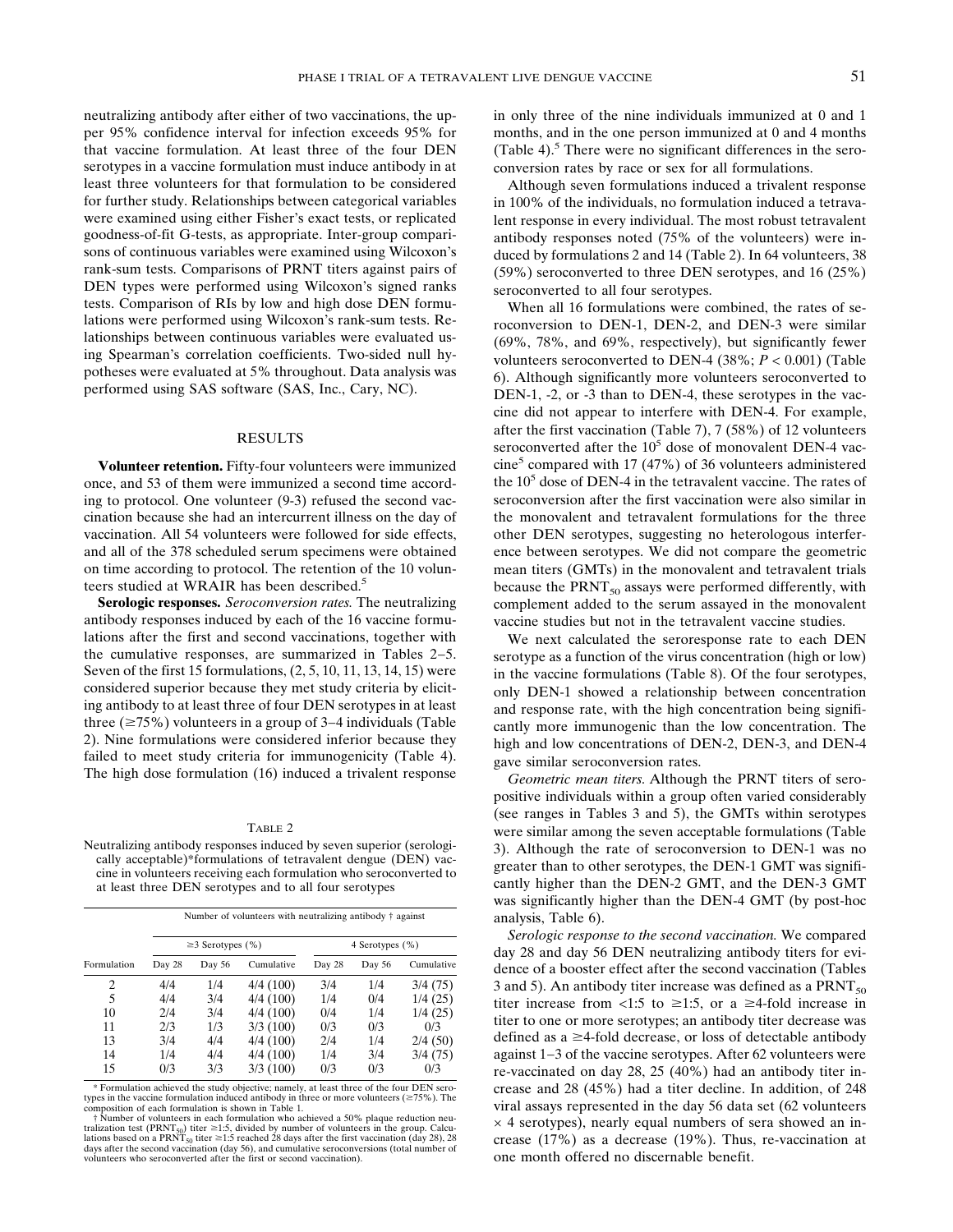#### TABLE 3

Neutralizing antibody responses induced by seven superior (serologically acceptable)\* formulations of tetravalent dengue (DEN) vaccine with geometric mean titers† and range of peak titers elicited by each formulation against each of the four DEN serotypes 28 days after vaccinations  $\overline{1}$  and 2.

|             | Reciprocal of the geometric mean titer |        |             |        |        |                    |        |        |            |        |        |            |  |
|-------------|----------------------------------------|--------|-------------|--------|--------|--------------------|--------|--------|------------|--------|--------|------------|--|
|             | $DEN-1$                                |        |             |        | DEN-2  |                    |        | DEN-3  |            |        | DEN-4  |            |  |
| Formulation | Day 28                                 | Day 56 | Range‡      | Day 28 | Day 56 | Range <sup>+</sup> | Day 28 | Day 56 | Range‡     | Day 28 | Day 56 | Range‡     |  |
| $\sim$      | 1.189                                  | 1.197  | 530-3.100   | 12     | 6      | $5 - 168$          | 25     |        | $5 - 51$   |        |        | $0 - 20$   |  |
|             | 1,197                                  | 275    | 616-1.978   | 17     |        | $5 - 94$           |        |        | $0 - 10$   |        |        | $0 - 5$    |  |
| 10          | 1,538                                  | 843    | 565–9,133   | 6      | Q      | $5 - 156$          | 33     | 32     | $44 - 180$ |        |        | $0 - 5$    |  |
| 11          | 935                                    | 177    | 385-2.750   | 11     | 17     | $10 - 82$          |        | ◠      | $5 - 10$   |        |        |            |  |
| 13          | 1.665                                  | 598    | 828-3.277   |        | $\sim$ | $0 - 138$          |        | −      | $5 - 92$   | 24     | 35     | $26 - 184$ |  |
| 14          | 13                                     | 939    | 1.009-1.544 |        | 13     | $0 - 86$           |        | 19     | $5 - 475$  | ◠      |        | $5 - 23$   |  |
| 15          | 26                                     | 176    | $31 - 600$  |        | 17     | $5 - 31$           |        | 10     | $5 - 59$   |        |        |            |  |

\*Serologically acceptable is defined in the first footnote in Table 2.

† For calculation of geometric mean titer, a titer <1:5 was expressed as 1:1.<br>‡ Range of peak 50% plaque reduction neutralization test titers in volunteers on day 28 or day 56 showing the higher of the two titers against

**Clinical reactions to formulations 1−15.** *Local reactions.* Twenty-four (44%) of 54 individuals first vaccinated and 14 (26%) of 53 re-vaccinated reported one or more local symptoms and signs at the injection site (pain, tenderness, or erythema) ( $P = 0.07$ ). Between 0 and 2 volunteers of the 3–4 individuals administered each of the first 15 formulations had local reactions. The one exception was formulation 2, in which all four volunteers developed a reaction after the first vaccination, but none after the second vaccination. Reactions were generally mild; they began on days 0−1 and persisted for 1−3 days. One volunteer developed delayed pain, redness, swelling, and pruritis on days 12, 14, and 15 after the first vaccination, but did not develop a reaction to the second vaccination. One volunteer developed signs of local inflammation that persisted for seven days. No reactions required treatment, and none interfered with activity or sleep.

*Systemic reactions.* Viremia and systemic reactions reported by volunteers are summarized in Table 9. The seven superior formulations (2, 5, 10, 11, 13, 14, 15) varied in their mean RI from a high of 36.5 (formulation 2) to a low of 2.0

#### TABLE 4

Neutralizing antibody responses induced by nine inferior (serologically unacceptable)\* formulations of tetravalent dengue (DEN) vaccine in volunteers receiving each formulation who seroconverted to at least three, and to all four DEN serotypes

|             |        | Number of volunteers with neutralizing antibody† against |              |                 |        |              |  |  |  |  |  |
|-------------|--------|----------------------------------------------------------|--------------|-----------------|--------|--------------|--|--|--|--|--|
|             |        | $\geq$ 3 Serotypes (%)                                   |              | 4 Serotypes (%) |        |              |  |  |  |  |  |
| Formulation | Day 28 | Day 56                                                   | Cumulative   | Day 28          | Day 56 | Cumulative   |  |  |  |  |  |
|             | 1/3    | 1/3                                                      | $2/3(66\%)$  | 0/3             | 0/3    | 0/3          |  |  |  |  |  |
| 3           | 0/3    | 0/3                                                      | 0/3          | 0/3             | 0/3    | 0/3          |  |  |  |  |  |
| 4           | 0/3    | 0/3                                                      | 0/3          | 0/3             | 0/3    | 0/3          |  |  |  |  |  |
| 6           | 0/3    | 0/3                                                      | 0/3          | 0/3             | 0/3    | 0/3          |  |  |  |  |  |
| 7           | 2/4    | 2/4                                                      | $2/4(50\%)$  | 2/4             | 1/4    | $2/4(50\%)$  |  |  |  |  |  |
| 8           | 1/4    | 0/4                                                      | 1/4(25%)     | 0/4             | 0/4    | 0/4          |  |  |  |  |  |
| 9           | 1/4    | 2/4                                                      | $2/4(50\%)$  | 1/4             | 0/4    | 1/4(25%)     |  |  |  |  |  |
| 12          | 0/4    | 1/4                                                      | 1/4(25%)     | 0/4             | 1/4    | 1/4(25%)     |  |  |  |  |  |
| 16‡         | 3/10   | 3/10                                                     | $4/10(40\%)$ | 2/10            | 2/10   | $2/10(20\%)$ |  |  |  |  |  |

\* Formulation did not achieve study objective; namely, less than three of the four DEN serotypes in the vaccine formulation induced antibody in three or more volunteers ( $\geq 75\%$ ). The composition of each formulation is shown in Table 1.

 $\dagger$  Number of volunteers in each formulation who achieved PRNT<sub>50</sub> titer of  $\geq 1.5$ , divided by number of volunteers in the group. Calculations based on a 50% plaque reduction neutralization test titer  $\geq 1.5$  reached 28 days after the first vaccination (day 28), 28 days after the second vaccination (day 56), and cumulative seroconversions (total number of volunteers who seroconverted after the first or second vaccination).

 $\ddagger$  Data from Sun and others.

(formulation 15). The RIs of individual volunteers are shown in Figure 1a for the seven superior formulations and in Figure 1b for the nine inferior formulations. As a group, the superior formulations were more reactogenic, although three formulations (13, 14, 15) appeared to provide an acceptable balance of immunogenicity and reactogenicity. The RIs were similar between African-Americans and Caucasians among the 10 formulations administered to both races ( $P = 0.38$ , by a binomial test).

The clinical reactions reported as interfering with daily activities (seen with 6 of 15 formulations) are described in Table 10, together with viremia results. Of 54 University of Maryland volunteers, 13 (24%) curtailed school, work, recreation, or sleep. Their symptoms lasted 1−3 days, and anti-pyretics/ analgesics (principally acetaminophen) when administered, provided some relief. All reactions occurred after the first vaccination. Five of these volunteers were afebrile; however, their symptoms were similar in type, intensity, and duration to the seven volunteers who were febrile (Table 10). Formulation 2 was the most reactogenic, with rash persisting eight days in one volunteer and myalgia for seven days in another. No symptoms were reported by any of the 54 University of Maryland volunteers after day 19. Three of 10 volunteers immunized with formulation 16 at WRAIR experienced some loss of activity on the inpatient study ward.<sup>5</sup>

Twelve (22%) of 54 Maryland vaccinees developed fever  $\geq$ 100.0°F. These individuals received six formulations; three of four administered formulations 2, 7, and 10 were febrile, and one of four administered formulations 5, 12, and 13 were febrile. Febrile episodes began 7−16 days after the first vaccination and lasted 1−4 days. The highest fever recorded was 102.2°F. Morbidity among febrile volunteers varied. Four febrile persons reported no loss of activity, despite the fact that in one such individual the fever lasted four days.

**Association of reactogenicity and immunogenicity.** There was a positive relationship between the RI and seroconversion to the four DEN serotypes among 54 volunteers immunized with formulations  $1-15$  (Spearman's r = 0.35, *P* = 0.01) (Figure 2).

**Effect of vaccine dose on reactogenicity.** Reactogenicity indices in high dose and low dose formulations (1−15) of the four DEN serotypes were compared with determine if high dose preparations of a particular serotype were more reactogenic (Table 11). We found that high dose formulations had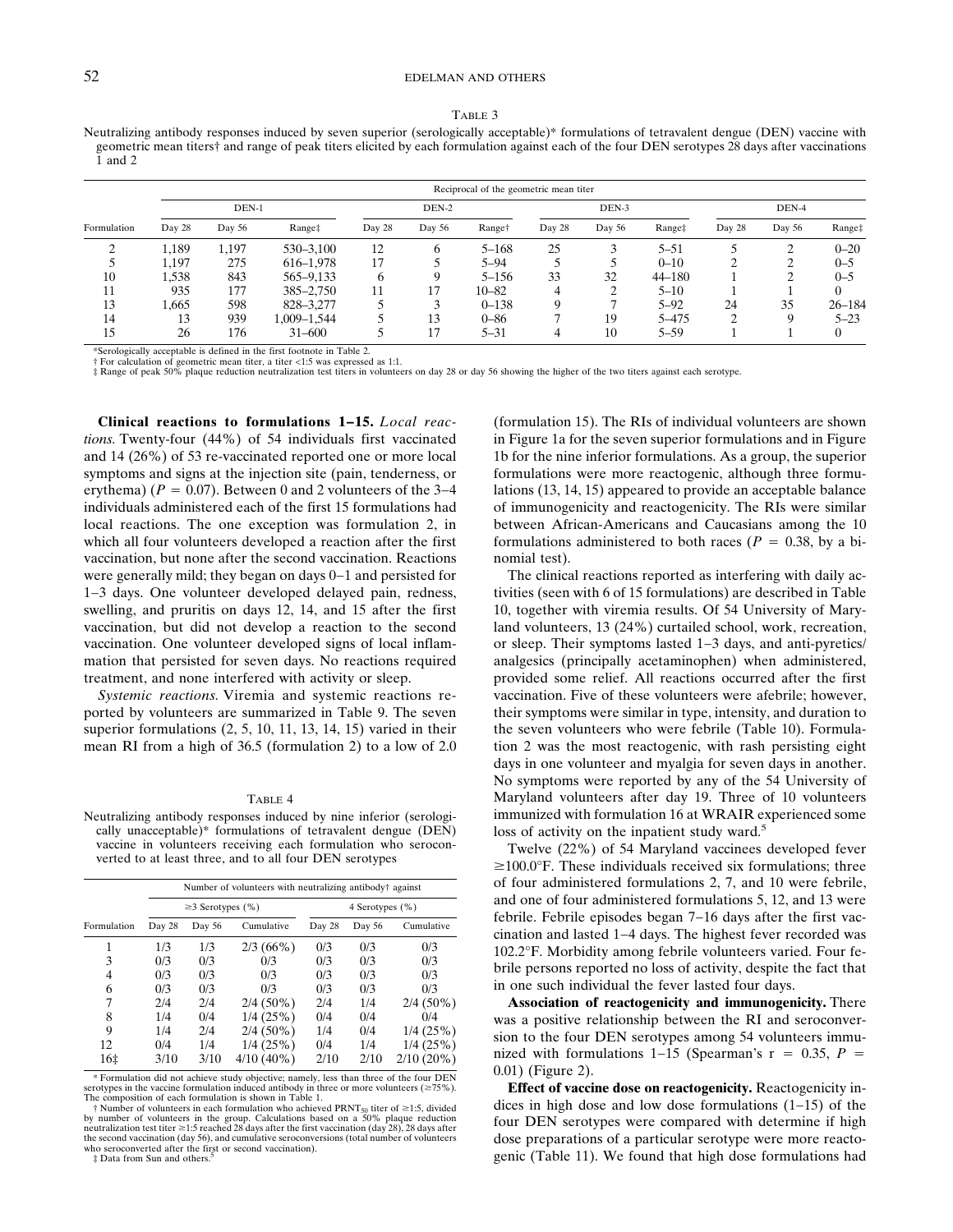#### TABLE 5

Neutralizing antibody responses induced by nine inferior (serologically unacceptable)\* formulations of tetravalent dengue (DEN) vaccine with geometric mean titers† and range of peak titers elicited by each formulation against each of the four DEN serotypes 28 days after vaccinations 1 and 2

|             | Reciprocal of the geometric mean titer |        |             |        |        |           |        |        |           |        |        |           |  |
|-------------|----------------------------------------|--------|-------------|--------|--------|-----------|--------|--------|-----------|--------|--------|-----------|--|
|             | DEN-1                                  |        |             |        | DEN-2  |           | DEN-3  |        |           |        | DEN-4  |           |  |
| Formulation | Day 28                                 | Day 56 | Range‡      | Day 28 | Day 56 | Range     | Day 28 | Day 56 | Range     | Day 28 | Day 56 | Range     |  |
|             |                                        | 34     | $0 - 780$   |        |        | $5 - 67$  | ◠      |        | $0 - 5$   |        |        |           |  |
|             |                                        |        |             |        |        | $0 - 46$  |        |        | 0         |        |        |           |  |
|             |                                        |        |             |        |        | $0 - 66$  |        |        |           |        |        | $0 - 5$   |  |
|             |                                        |        |             | 13     | 4      | $5 - 212$ | h      |        | $0 - 167$ |        |        | $0 - 5$   |  |
|             | 897                                    | 398    | 519-1,700   |        | ◠      | $0 - 48$  | 30     | 28     | $5 - 157$ |        |        | $0 - 20$  |  |
|             |                                        |        | $0 - 1.775$ | 19     | 12     | $5 - 148$ |        |        | $0 - 33$  |        |        |           |  |
|             | 56                                     | 28     | $0 - 4.625$ | 12     | 14     | $0 - 353$ | 29     |        | $0 - 193$ |        | 4      | $0 - 219$ |  |
| 12          |                                        | 4      | $0 - 167$   | h      | 29     | $0 - 260$ |        |        | $0 - 5$   |        |        | $0 - 31$  |  |
| $16\$       | 41                                     | 26     | $0 - 1,105$ | 12     |        | $0 - 820$ | 12     | 12     | $0 - 306$ |        | ◠      | $0 - 118$ |  |

\*Serologically unacceptable is defined in the first footnote in Table 4.

† For calculation of geometric mean titer, a titer <1:5 was expressed as 1:1.<br>‡ Range of peak 50% plaque reduction neutralization test titers in volunteers on day 28 or day 56 showing the higher of the two titers against

§ Data from Sun and others.<sup>5</sup>

no greater reactogenicity. Unexpectedly, the low dose formulations of DEN-2 and DEN-4 were significantly more reactogenic than their high dose counterparts (Table 11), and these two formulations induced the highest mean RIs among all formulations. Among volunteers who received low dose DEN-2 formulations, the RIs were significantly higher in the subset who received high dose DEN-1 compared with low dose DEN-1 ( $P = 0.04$ , by Wilcoxon's rank sum test). The same phenomenon occurred in volunteers who received low dose DEN-3 ( $P = 0.03$ ) and low dose DEN-4 ( $P = 0.02$ ). In contrast, this difference in reactogenicity between recipients of high and low dose DEN-1 was not seen in formulations with high dose DEN-2, DEN-3, or DEN-4 ( $P \ge 0.59$ ).

**Clinical laboratory results.** *Vaccine safety.* No clinically important abnormal laboratory tests results were noted in any volunteer. One volunteer (15-1) met the criteria of unsafe absolute neutropenia (800/mm3 and 900/mm3 on day 10 and day 15), but his baseline absolute neutrophil count (ANC) was borderline low  $(1,300/\text{mm}^3)$ , and he was asymptomatic. No volunteer met the definitions of unsafe thrombocytopenia or elevation of the ALT level. With the exception of one afebrile volunteer (9-1, Table 10) who developed transient elevation of the ALT level (171 U/L on day 15, 55 U/L on day 22, and 19 U/L on day 28), no other volunteer developed an elevated ALT level (defined as  $>2$  times normal: 45 U/L  $\times$  2).

*Absolute neutrophil counts, platelet counts, and vaccine reactogenicity.* Among formulations, there was no statistically significant correlation between mean RI and maximum percent fall from baseline in the mean ANC ( $P > 0.2$ ) or the mean platelet count  $(P > 0.3$ , by Spearman's test). However, an association did exist between higher RIs and change of ANCs and platelet counts from baseline (Figure 3). For example, combining mean maximum % ANC changes from baseline for the combined first and second vaccinations (15 formulations  $\times$  2 vaccinations = 30 formulation data points), five (83%) of six formulations with a mean RI  $\geq$ 10 developed a  $\geq$ 32% mean decrease in the ANC, whereas of only 3 (13%) of 24 formulations with mean RI <10 developed a  $\geq$ 32% decrease in the ANC (*P* = 0.002, by Fisher's exact test) (Figure 3a). Similarly, for platelet counts, three (50%) of six formulations with mean  $RI \ge 10$  developed a  $\ge 14\%$  mean decrease, whereas only 1 (4%) of 24 formulations with a mean  $RI < 10$  developed a  $\geq 14\%$  decrease ( $P = 0.02$ , by Fisher's exact test) (Figure 3b). Because considerable variation existed among the RIs of the 54 volunteers and their decreases in ANCs and platelets counts, the RI was unreliable as a predictor of decreases in the ANC and platelet count for any single volunteer.

**Viremia.** *Delayed plaque assay.* After the first vaccination, viremia was detected in 1−4 volunteers given 11 of 16 formulations. Altogether, 30 (47%) of 64 volunteers were viremic; 28 were viremic only after the first vaccination, 2 were viremic only after the second vaccination, and 2 were viremic after both vaccinations (Table 9).

TABLE 6

Neutralizing antibody response to the dengue (DEN) serotypes in the tetravalent vaccine with the number (%) of 64 volunteers seroconverting\* and maximum geometric mean titers (GMTs) to the four DEN serotypes, combining high and low formulations of each serotype

|                                                          | DEN-1            |                  |                   | DEN-2             |                | DEN-3             |                 | DEN-4          |                          |                        |                                  |                    |
|----------------------------------------------------------|------------------|------------------|-------------------|-------------------|----------------|-------------------|-----------------|----------------|--------------------------|------------------------|----------------------------------|--------------------|
|                                                          | Day 28           | Day 56           | ∵um.              | Day 28            | Dav 56         | ∩um.†             | Day 28          | Day 56         | Cum.†                    | Day 28                 | Day 56                           | Cum.†              |
| Number (%) Seroconverting:<br>Peak GMTs in 64 volunteers | 38 (59%)<br>1:50 | 43 (68%)<br>1:49 | 44 (69%)<br>1:949 | 41 $(64%)$<br>1:8 | 40(63%)<br>1:8 | 50 (78%)<br>1:159 | 34 (53%)<br>1:7 | 36(57%)<br>1:5 | $44(69\%)$ §<br>$1:10\#$ | 16(25%)<br>۰. ۱<br>1.L | 20(32%)<br>1. $\cap$<br>$\pm$ .4 | 24 (38%) §<br>1:2# |

 $*$  50% plaque reduction neutralization test (PRNT<sub>50</sub>)  $\geq$  1:5 assayed 28 days after the first or second vaccination administered on study day 0 and day 28. Two volunteers were immunized on

day 0, but not on day 28.<br>† Cumulative (Cum.) seroconversions = total number of volunteers who seroconverted after the first or second vacination; the GMT was calculated by using the higher titer on day 28 or day 56.

 $\ddagger$  Number and percent of volunteers in each formulation who achieved a PRNT<sub>50</sub> titer  $\geq$ 1:5. Calculations based on a PRNT<sub>50</sub> titer  $\geq$ 1:5 reached 28 days after the first vaccination (day 28) and 28 days after the second vaccination (day 56). § Significantly more voolunteers serovonverted to DEN-3 than to DEN-4 (*P* < 0.001). There were no significant differences in percent of volunteers seroconverting to DEN-1, DEN-2, or

DEN<sub>-3</sub> ¶ DEN-1 GMT is significantly higher than DEN-2 GMT (*P* < 0.001).

 $#$  DEN-3 GMT is significantly higher than DEN-4 GMT ( $P = 0.003$ ).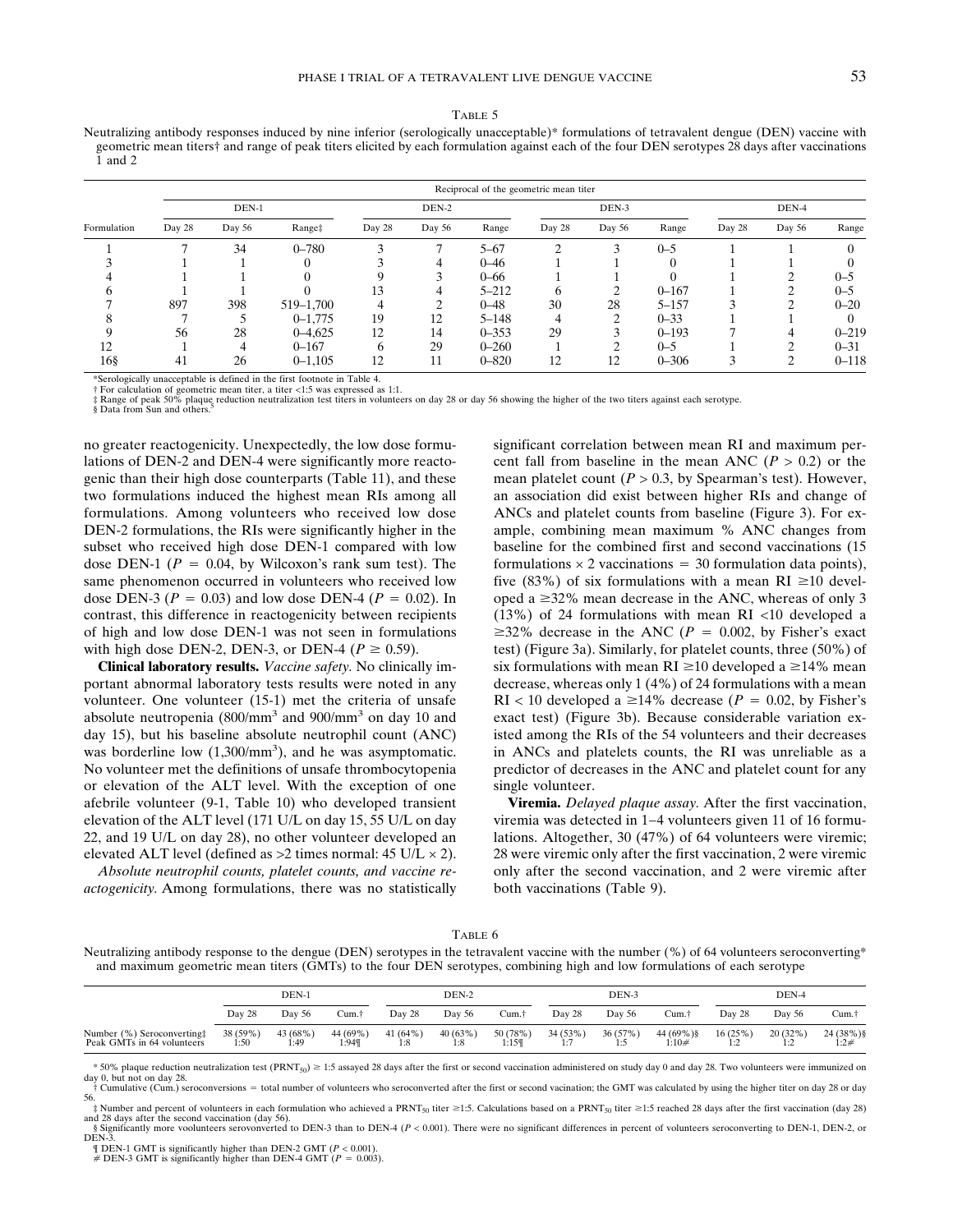TABLE 7 Seroconversion rates\* to each dengue (DEN) serotype induced by the monovalent and tetravalent vaccines after the first vaccination

|                 |                                               | Number (%) of volunteer seroconversions <sup>†</sup> induced by |                        |  |  |  |  |
|-----------------|-----------------------------------------------|-----------------------------------------------------------------|------------------------|--|--|--|--|
| DEN<br>serotype | Inoculation dose<br>(plaque-forming<br>units) | Monovalent<br>vaccinet                                          | Tetravalent<br>vaccine |  |  |  |  |
| DEN-1           | 10 <sup>6</sup>                               | 12/12(100)                                                      | 34/36 (94)             |  |  |  |  |
| DEN-2           | $10^{6}$                                      | 11/12(92)                                                       | 27/34 (79)             |  |  |  |  |
| DEN-3           | $10^{5}$                                      | 6/13(46)                                                        | 26/37(70)              |  |  |  |  |
| DEN-4           | $10^{5}$                                      | 7/12(58)                                                        | 17/36(47)              |  |  |  |  |

\* Serum 50% plaque reduction neutralization test titer  $\geq 1.5$  28 days after the first vaccination only. Most monovalent vaccines were only administered once.

 $\dagger$  Seroconversion rate for each serotype, monovalent vs tetravalent = not significant ( $P \geq$ 0.18, Fisher's exact test).

‡ Data from Sun and others.5

*Taqman assay.* Altogether, 24 (44%) of 54 volunteers (formulations 1−15) were viremic by delayed plague assay on day 10 (Table 9); of these 24, only five were positive in the Taqman assay (four sera contained DEN-1, and one sera contained DEN-4) (Table 12). After the second vaccination, four (8%) of 53 vaccinees were viremic by delayed plague assay (day 38); none of these four were Taqman positive. The Taqman assay result was positive in two vaccinees on day 38 (both with DEN-2) whose sera were virus negative by the delayed plaque assay (Table 12). Volunteer 7-4 was the only person viremic by the Taqman assay after both vaccinations. The estimated viral titers by the Taqman assay were generally low in all vaccinees (range 2−3,000 PFU/mL of serum) (Table 12).

*Association of viremia and clinical reactions (formulations 1−15)*. The presence of viremia was positively correlated with clinical reactions following the first vaccination. Of 54 persons, 13 reported curtailed activities of whom 11 (85%) were viremic (Table 10). In contrast, only 13 (32%) of 41 volunteers with no or mild reactions were viremic  $(P = 0.001)$ . Only four (8%) of 53 volunteers re-immunized on day 28 were viremic, and none had dengue symptoms.

*Association of viremia with antibody response (formulations 1−15*). After the first vaccination, 44 volunteers developed antibody, of which 20 (45%) were viremic. Not all viremic volunteers (formulations 1−15) developed DEN antibody. Two volunteers after the first vaccination with formulation 3 and one volunteer after the second vaccination with formulation 4 did not develop antibody by days 28 or 56.

### **DISCUSSION**

The objective of this Phase I trial was achieved. We identified several tetravalent vaccine formulations for an ex-

### TABLE 8

Cumulative seroresponse rate\* to homologous dengue (DEN) virus serotypes induced by high and low doses of four DEN serotypes in vaccine formulations 1–16†

| Serotype                | High dose<br>$(10^{3-6}$ PFU)              | Low dose<br>( $10^{3.5-4.5}$ PFU)        | Р‡                         |
|-------------------------|--------------------------------------------|------------------------------------------|----------------------------|
| DEN-1<br>DEN-2<br>DEN-3 | 34/36† (94%)<br>27/34 (79%)<br>26/37 (70%) | 10/28(36%)<br>23/30 (77%)<br>18/27 (67%) | ${<}0.001$<br>1.00<br>0.79 |
| DEN-4                   | 17/36 (47%)                                | 7/28(25%)                                | 0.08                       |

\* Serum of 64 volunteers assayed by 50% plaque reduction neutralization test ( $\text{PRNT}_{50}$ ) 28 days after the first and second vaccination.

† Values are the number of responders (PRNT<sub>50</sub> titer ≥1:5) to homologous DEN sero-type/number immunized. PFU = plaque-forming units. ‡ By Fisher's exact test.

panded Phase II trial. Seven of the 16 formulations satisfied our study criteria and induced antibody to at least three of four DEN serotypes in at least three volunteers in a group of 3–4 individuals (Table 2). However, no formulation induced a tetravalent response in every individual when administered twice at a 28-day interval. In fact, there was no consistent pattern of antibody response after the second vaccination. Antibody was as likely to increase as to decrease. These results underscore the inconsistency and unpredictability of the tetravalent antibody response engendered by two vaccinations given 28 days apart. In contrast, five vaccinees at WRAIR re-vaccinated after a three- or four-month interval (four at 0, 1, 4 months, and one at 0 and 4 months) sustained a robust booster response.<sup>5</sup>

The poor booster response at one month could be attributed to the phenomenon of heterotypic immunity, first observed by Albert Sabin, who reported that immunity induced by a DEN-1 challenge of volunteers down-regulates subsequent disease induced by DEN-2 challenge.<sup>11</sup> The heterotypic immunity lasts approximately three months and then is lost. In our trial, responses to the first vaccination may have interfered with replication of vaccine virus in the second dose one month later, which may explain why relatively few volunteers were viremic after the second inoculation (four individuals) compared with the first (28 individuals). This relative lack of viral replication after re-vaccination is consistent with vaccination affording cross-reactive immunity, which surely contributed to the unsatisfactory antibody booster response. The transience of heterotypic immunity observed by Sabin, together with the observation of Sun and others,<sup>5</sup> suggest that re-vaccination after a three or more month interval would provide better immunogenicity than two vaccinations over one month.

Because the interactions of the four DEN serotype vaccines combined in a single formulation are difficult to predict based on responses to the monovalent vaccines, the current study was designed to detect any immunologic or clinical interactions among the four DEN serotypes. As described in the Introduction, the four serotypes were administered for practical reasons combined into high concentration, low concentration, and mixed high and low concentration formulations. In fact, we anticipated that one or more serotype $(s)$  in the dengue vaccine mixture would dominate and suppress the replication and resulting immunogenicity of less dominant serotype(s). This assumption was based on results of a previous trial of the Thai tetravalent vaccine candidate being developed by Aventis Pasteur, which showed a predominant monotypic DEN-3 antibody response, thought to be caused by interference with DEN-1, DEN-2, and DEN-4 by DEN-3 in the vaccine mixture.12 Moreover, the combination of high and low doses of each of the four serotype monovalent vaccine candidates in the current trial was based on the unproven assumption that the lower dose of a dominant DEN serotype(s) may allow replication of the higher dose of the less robust serotype(s), in a manner similar to that found with the trivalent Sabin oral polio vaccine. A balanced "take" against all three serotypes of the Sabin vaccine was achieved only when the dose of the more robust serotype 2 polio virus was reduced compared with the less robust serotypes 1 and 3.6

We believe that the RIs are accurate. The college students were highly motivated, and they were schooled to record all signs and symptoms irrespective of perceived cause. They me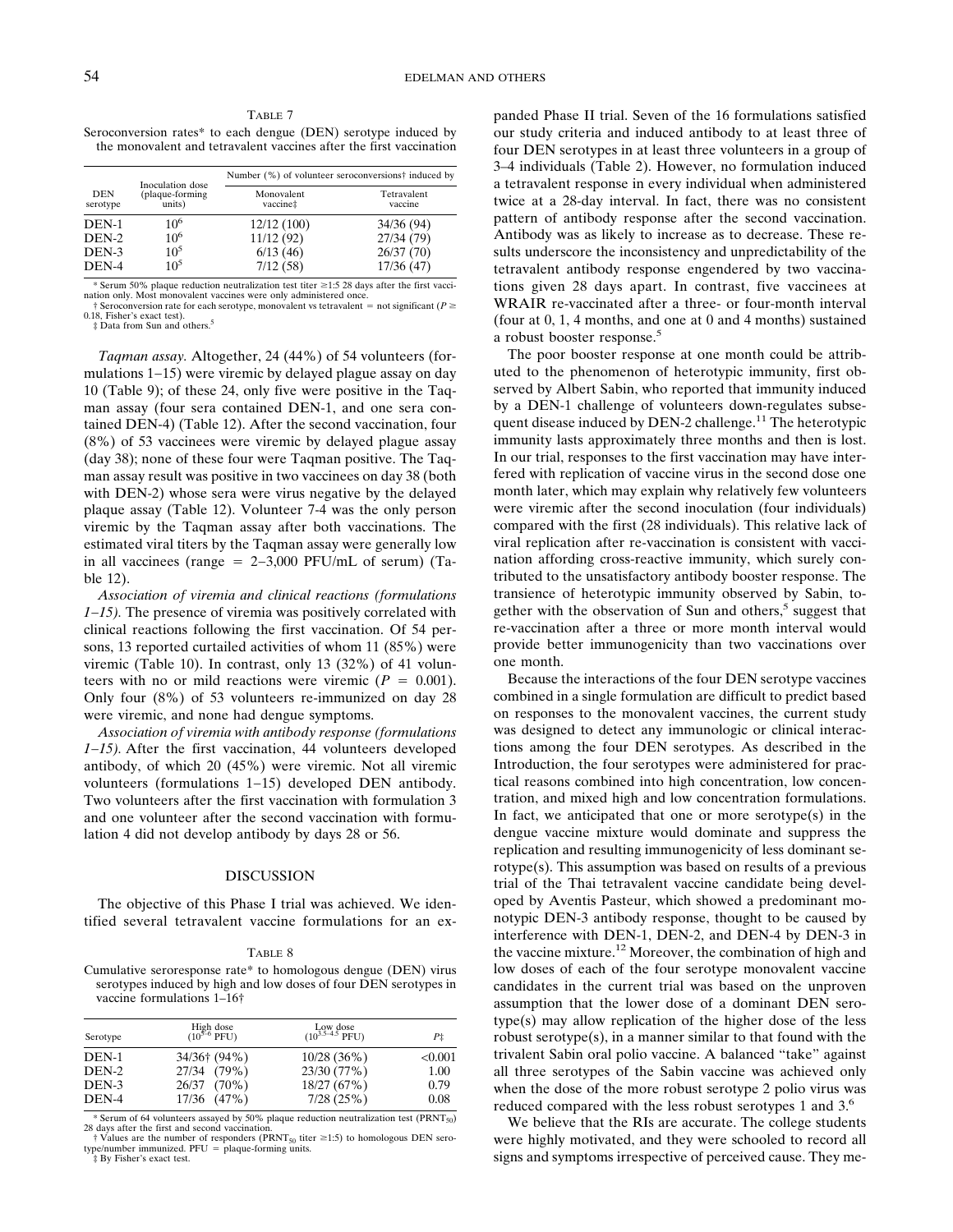thodically recorded their temperature twice daily and their symptoms daily in a clinical diary used successfully in other DEN vaccine trials. In every case, the diary was audited by telephone on day 7, before the onset of most dengue symptoms, and by detailed, face-to-face interview with a study physician on days 10 and 15, during the period of most frequent and intense DEN symptoms. If symptoms started or persisted after day 15, the volunteer was instructed to call or visit the clinic on day 21. A final face-to-face audit was conducted on day 28 on all volunteers. For all these reasons, we are confident that the RI is accurate. An important advantage of the outpatient setting was that it permitted us to record how symptoms interfered with the daily routine of sleep, school, work and recreation in a real-world outpatient setting, unbiased by the intense scrutiny associated with hospitalization (Table 10).

The seven superior formulations (Figure 1a and Table 9) varied markedly in their mean RIs. Three superior formulations (13, 14, 15) appeared to provide an acceptable balance of immunogenicity and reactogenicity, although one of four volunteers who received formulation 14 curtailed work for one day. All 16 formulations fulfilled the clinical and laboratory criteria of being safe. Nevertheless, among all formulations, 13 (25%) of 54 Maryland volunteers were forced to curtail time at school, work, recreation, or sleep. Their reactions began usually 7−16 days after vaccination, lasted 1−3 days, and anti-pyretics/analgesics provided some relief. All reactions occurred after the first vaccination. No volunteer reported residual symptoms after 28 and 56 days of follow-up. Three of 10 volunteers immunized with formulation 16 at WRAIR experienced some curtailment of normal daily activity on the inpatient study ward.<sup>5</sup> Although a significantly higher incidence of severe dengue occurred among white persons in Cuba compared with black persons during an epidemic,13 we found the RIs to be similar in African-American and Caucasian volunteers administered these attenuated viruses.

For the past 20 years, many monovalent, live DEN vaccine candidates representing the four serotypes have been evaluated in pre-clinical and clinical studies by United States Army and University of Maryland investigators $3-5,7,8,14-18$  Most candidates were either under-attenuated and made volunteers too ill or over-attenuated and failed to infect and immunize people. Thai DEN vaccine candidates appear to be immunogenic and relatively free of side effects.12,19–22 In the current study of tetravalent vaccines, reactogenicity was again correlated with immunogenicity (Figures 1 and 2). Predictably, viremia was commonly associated with curtailed activities (Table 10). The DEN-1 vaccine has been shown previously to be the most reactogenic of the four monovalent vaccines.<sup>5</sup> In this study, no clear association existed between the dose of DEN-1 or DEN-3 and reactogenicity (Table 11). In contrast, a paradoxical inverse relationship existed between high and low dose formulations of DEN-2 and DEN-4, such that low doses were associated with significantly greater reactogenicity than the high dose formulations (Table 11). A possible explanation for this paradox may be the interaction of other serotypes with DEN-1; low doses of DEN-2, DEN-3, and DEN-4 were more reactogenic when combined with high dose DEN-1, suggesting they were unable to dampen the reactogenicity caused by high dose DEN-1. Our conclusion from this experience is that the interaction of DEN serotype, strain, and dose and is complex, making it difficult to predict clinical outcome based on experience with monovalent vaccines.

The DEN-1 strain induced significantly higher GMTs compared with other DEN serotypes (Tables 3 and 6), but the proportion of persons seroconverting to DEN-1 was no greater (Table 6). The DEN-1 strain was unique in that the high dose formulations were more immunogenic than the low dose formulations, whereas the other serotypes showed no dose effect (Table 8). The DEN-4 strain was significantly less immunogenic than the other serotypes (Table 6), but there was no evidence that the other serotypes interfered with DEN-4 in the tetravalent vaccine formulations (Table 7). In-

| TABLE 9                                                                                 |
|-----------------------------------------------------------------------------------------|
| Systemic reactions and viremia induced by 16 formulations of tetravalent dengue vaccine |

|                      |                      |                   | Mean reactogenicity index<br>$(RI)$ (range)* |                                      | No. viremic 10 days after |                    |  |
|----------------------|----------------------|-------------------|----------------------------------------------|--------------------------------------|---------------------------|--------------------|--|
| Formulation          | No. of<br>volunteers | First vaccination | Second vaccination                           | No. $(\%)$ with<br>severe reactions? | First vaccination         | Second vaccination |  |
| 1-LLLL               |                      | $6.3(5-7)$        | $0.7(0-2)$                                   |                                      |                           |                    |  |
| $2$ -HLLL $\ddagger$ |                      | $36.5(32-43)$     | 0.0                                          | 4(100)                               |                           |                    |  |
| 3-LHLL               |                      | $3.3(0-7)$        | $1.3(0-3)$                                   |                                      |                           |                    |  |
| 4-LLLH               |                      | $3.7(1-6)$        | $3.0(0-5)$                                   |                                      |                           |                    |  |
| 5-LLHL‡              |                      | $19.5(0-42)$      | 0.0                                          | 2(50)                                |                           |                    |  |
| 6-LHLH               |                      | $3.7(1-9)$        | $1.7(0-5)$                                   |                                      |                           |                    |  |
| 7-HLHL               |                      | $31.5(21-48)$     | $0.7(0-2)$                                   | 3(75)                                |                           |                    |  |
| 8-LHHL               |                      | $3.3(1-6)$        | $0.3(0-1)$                                   |                                      |                           |                    |  |
| 9-LLHH               | $4/3$ §              | $11.8(3-26)$      | $5.7(0-17)$                                  | 1(25)                                |                           |                    |  |
| 10-HLLH‡             |                      | $16.3(3-43)$      | $0.3(0-1)$                                   | 2(50)                                |                           |                    |  |
| 11-HHLL‡             |                      | $23.3(14-31)$     | $0.7(0-2)$                                   |                                      |                           |                    |  |
| 12-LHHH              |                      | $7.3(0-14)$       | $1.5(0-6)$                                   |                                      |                           |                    |  |
| 13-HLHH <sup>:</sup> |                      | $7.5(0-18)$       | $1.8(0-5)$                                   |                                      |                           |                    |  |
| 14 HHLH‡             |                      | $4.5(0-18)$       | $2.5(0-10)$                                  | 1(25)                                |                           |                    |  |
| 15-HHHL <sup>*</sup> |                      | $2.0(0-4)$        | $0.7(0-1)$                                   |                                      |                           |                    |  |
| 16-HHHHI             | 10                   | $8.0(0-44)$ #     | $1.9(0-14)$ #                                | $3(30)**$                            |                           |                    |  |

\* Total days of 1) feeling hot or a temperature ≥100° F (feverish or fever), 2) rash, 3) chill, 4) headache, 5) anorexia, 6) nausea or vomiting, 7) stomach ache, 8) myalgia, 9) arthralgia, 10)

eye symptoms (photophobia, redness, or painful movement), and (11) itching other than injection site.<br>↑ Grades 2 or 3, defined as loss of time from school, work, recreation, or sleep. Data shown for first vaccination. No

§ One volunteer was not vaccinated a second time.<br>¶ Data from Sun and others.<sup>5</sup> The RI criteria used to grade formulation 16 was different than the RI criteria used to grade formulations 1–15.<br># Data on nine volunteers i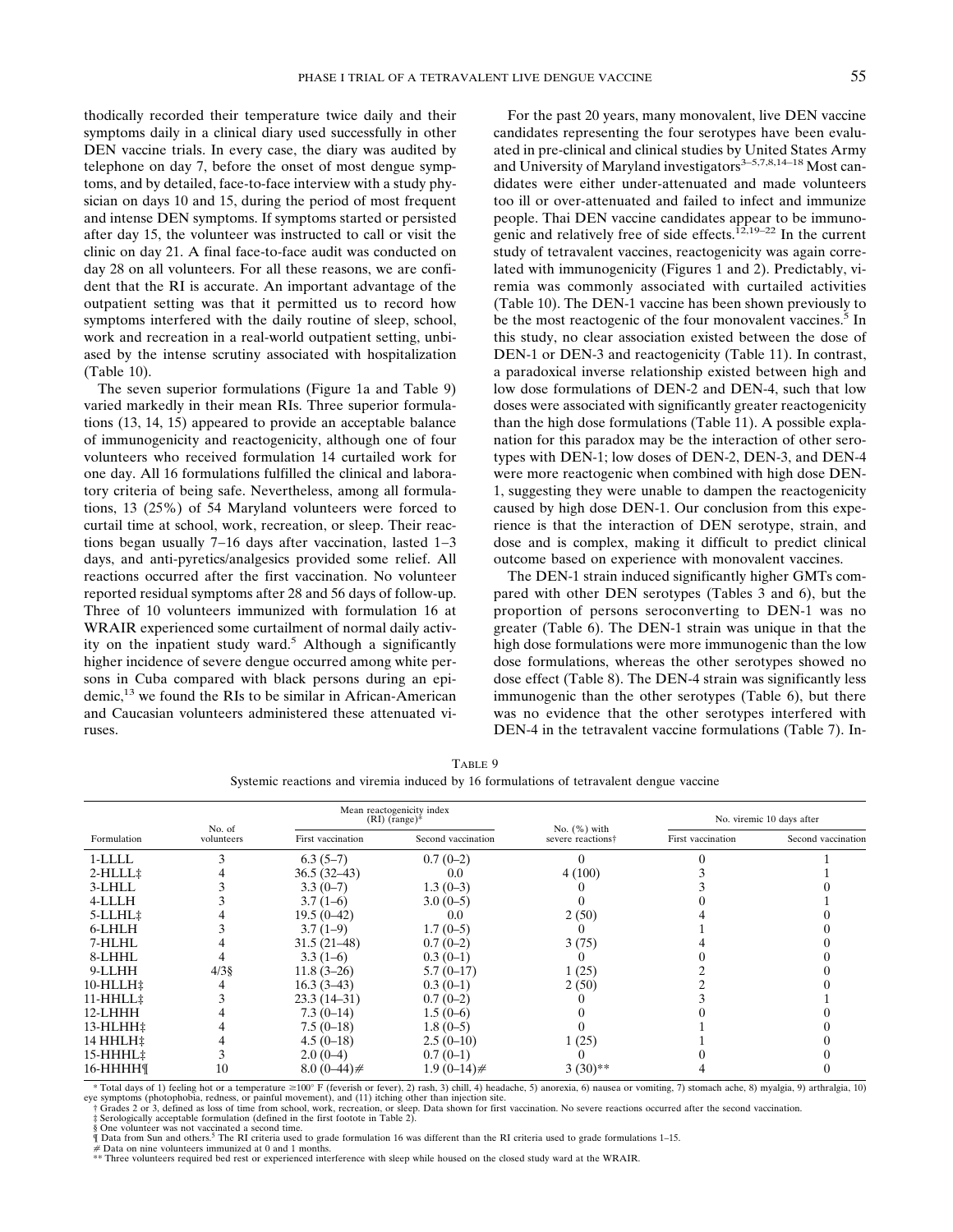

FIGURE 1. Reactogenicity indices (R.I.s) of 64 volunteers immunized with 16 dengue vaccine formulations. The R.I.s are those associated with the first vaccination of seven superior (**a**) and nine inferior formulations (**b**). The mean R.I. for each formulation is indicated by the horizontal bar. The R.I. criteria used to grade formulations 1−15 was different than the criteria used to grade formulation 16.5

creasing the DEN-4 inoculum seemed to provide no immunizing advantage because high and low dose DEN-4 formulations provided similarly poor seroresponse rates (Table 8). The properties of the DEN-4 strain itself, or the high PDKpassage of the strain (Table 1) may have contributed to its weak immunogenicity. Preliminary results do suggest that DEN-4 seroconversions and antibody titers can be boosted considerably by re-immunizing volunteers at four months rather than at one month.<sup>5</sup> Moreover, we have tested a lowerpassaged DEN-4 strain (PDK-6 instead of PDK-20) as a component of another tetravalent vaccine formulation, and found it was associated with a more robust DEN-4 antibody response (Cunningham D and Sun W, unpublished data).

It is important to review the limits of the DEN virus neu-

tralization (PRNT<sub>50</sub>) assay. We selected a PRNT titer  $\geq 1:5$ as a measure of immunogenicity and to justify further clinical testing. It remains to be tested if a neutralizing titer  $\geq 1:5$  will protect against natural DEN infection in field trials. In fact, the protective  $\text{PRNT}_{50}$  titer in humans is unclear. Moreover, although neutralizing antibody is the best available surrogate for DEN infection and is highly correlated with homologous protection against disease in those recovered from DEN infection, there is no proof that neutralizing antibody is absolutely necessary to afford protection from disease. Indeed, non-neutralizing monoclonal antibodies can protect mice against lethal DEN challenge, possibly by binding complement and by yet unknown mechanisms.<sup>23,24</sup> In an unpublished DEN challenge trial, a volunteer vaccinated with the tetrava-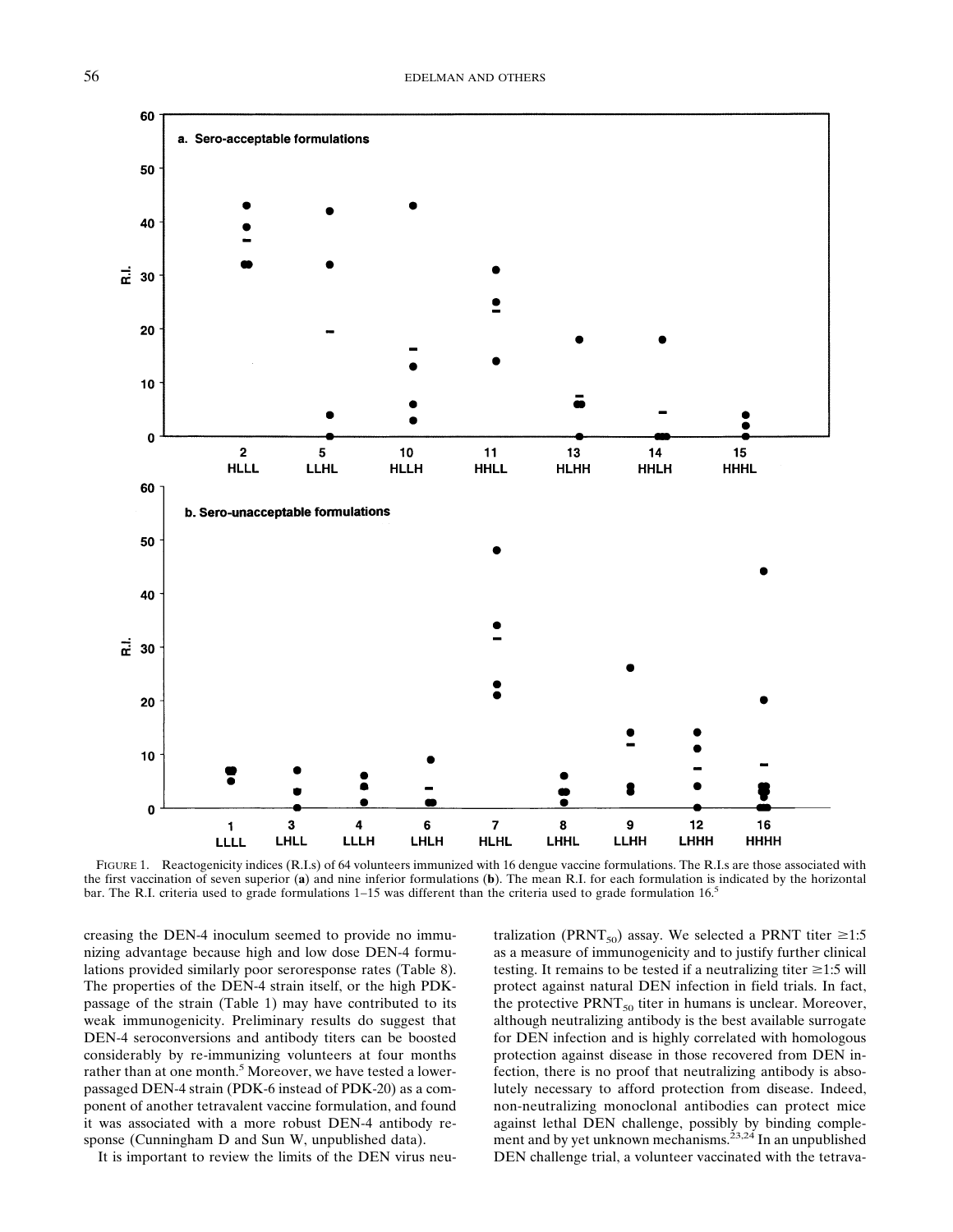|                                                                                                                        | Table 10 |  |
|------------------------------------------------------------------------------------------------------------------------|----------|--|
| Clinical reactions that interfered with normal activity* after the first vaccination of dengue (DEN) formulations 1–15 |          |  |

| Volunteer no.-Formulation | Reactogenicity<br>index <sup>†</sup> | Fever $\geq 100.0$ °F<br>on post-vaccination day |                                                                                                                                                                              | Viremia‡       |
|---------------------------|--------------------------------------|--------------------------------------------------|------------------------------------------------------------------------------------------------------------------------------------------------------------------------------|----------------|
| $2-1$ -HLLL               | 34                                   | 11, 12, 13                                       | Days 12, 13—Attended class, but unable to study second-<br>ary to fever symptoms.                                                                                            | Yes            |
| $2 - 2$                   | 43                                   | None                                             | Day 12—Unable to sleep more than 3 hours secondary<br>to myalgia and sore throat;<br>Day 13—Unable to work secondary to chest pains, head-<br>ache, myalgia, and sore throat | N <sub>o</sub> |
| $2 - 3$                   | 39                                   | 16                                               | Day 18—Missed evening work secondary to photophobia<br>and headache                                                                                                          | Yes            |
| $2 - 4$                   | 32                                   | 14, 15                                           | Days 14, 15—Unable to exercise secondary to fever<br>symptoms                                                                                                                | Yes            |
| $5-2$ -LLHL               | 42                                   | None                                             | Days 11, 12—Missed classes secondary to headache, nau-<br>sea, myalgia, arthralgia, and pruritis                                                                             | Yes            |
| $5 - 4$                   | 32                                   | 11, 12                                           | Days 11, 12—Missed classes secondary to fever symp-<br>toms                                                                                                                  | Yes            |
| $7-1$ -HLHL               | 23                                   | 11, 12, 13                                       | Day 11—Lost night of work secondary to fever symp-<br>toms                                                                                                                   | Yes            |
| $7-2$                     | 21                                   | 10, 11, 12                                       | Days 9, 10, 11—Daytime bedrest needed for fatigue                                                                                                                            | Yes            |
| $7 - 4$                   | 48                                   | None                                             | Days 10, 11—Incapacitated by chills, headache, nausea,<br>stomach ache, myalgia, arthralgia, photophobia, eye<br>pain, and pruritis                                          | Yes            |
| $9-1$ -LLHH               | 26                                   | None                                             | Days 10, 11—Extra bedrest needed for myalgia and ar-<br>thralgia                                                                                                             | Yes            |
| 10-3-HLLH                 | 43                                   | 15                                               | Days 14, 15-Missed classes and could not study second-<br>ary to fever symptoms                                                                                              | N <sub>o</sub> |
| $10-4$                    | 13                                   | 13, 14                                           | Day 14—Missed classes and work secondary to fever<br>symptoms                                                                                                                | Yes            |
| 14-2-HHLH                 | 18                                   | None                                             | Day 13—Curtailed work secondary to chills, headache,<br>feverish, nausea, and arthralgia                                                                                     | Yes            |

\* No loss of activity after second vaccination.<br>† The reactogenicity Index is defined as total days of 1) feverish or fever, 2) rash, 3) chills, 4) headache, 5) anorexia, 6) nausea or vomiting, 7) stomach ache, 8) myalgia,

lent vaccine, but who lacked detectable DEN-1 antibody at the time of subsequent DEN-1 challenge, was still protected. Conversely, in the same vaccine challenge trial, a DEN-3 titer of 1:16 induced by the tetravalent vaccine did not protect against illness caused by DEN-3 challenge (Sun W, unpublished data). Finally, the absence of neutraliz-

ing antibody after the first vaccination may not predict immunity after re-vaccination, particularly if the individual has been immunogically primed by the first dose. Thus, a highly attenuated but poorly immunogenic DEN vaccine may be safe and protective after two doses, if properly spaced.



FIGURE 2. Association of individual reactogenicity indices after the first vaccination and seroconversion (number of volunteers seroconverting to 1, 2, 3, or 4 dengue serotypes after the first vaccination) in vaccine formulations 1−15. The association between reactogenicity and immunogenicity was significant ( $r = 0.35$ ,  $P = 0.01$ , by Spearman's test). PRNT Ab = plaque reduction neutralization test antibody.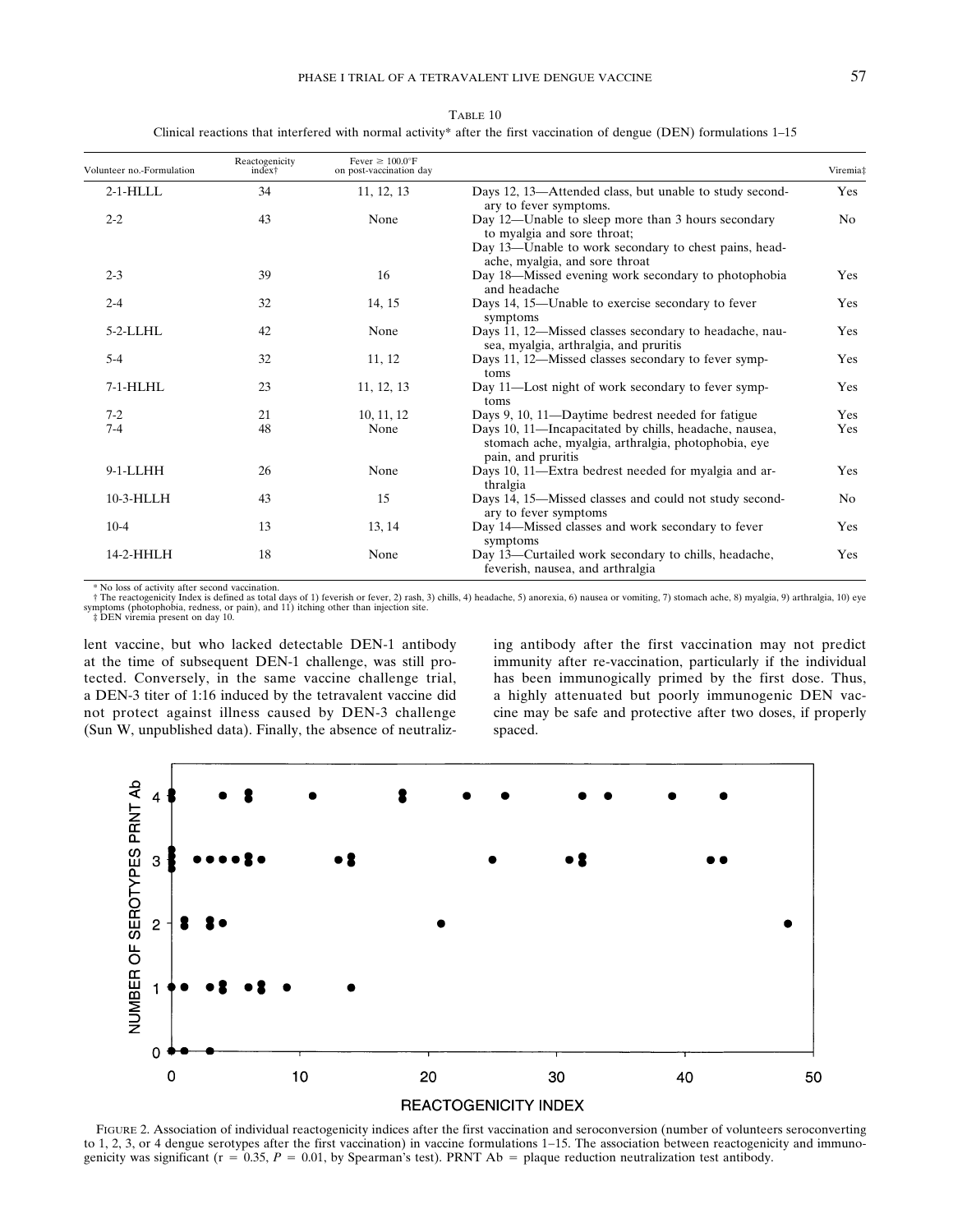

FIGURE 3. Association of the mean reactogenicity index (R.I.) for dengue vaccine formulations 1−15. **a**, The mean maximum percent change of absolute neutrophil counts from baseline. **b**, The mean maximum percent change of platelet counts from baseline. Change from baseline of absolute neutrophil counts and platelet counts are shown after the first vaccination  $(\bullet)$  and second vaccination  $(\circ)$ .

Complement was not used in the PRNT assays in this trial. In the monovalent DEN vaccine trials, guinea pig complement tended to enhance cross-reactive neutralizing antibodies induced by monovalent vaccines against heterospecific DEN strains.<sup>4,5</sup> Thus, to enhance the specificity of the serologic response against each of the four serotypes in the tetravalent vaccine formulations (and to obtain a more accurate estimate of the immunogenicity of each dengue strain), we did not use complement in the PRNT assays of serum obtained from tetravalent-vaccinated volunteers.

The results of the Taqman assay were disappointing. Only seven (7%) of the 107 post-vaccination serum samples were positive by this assay, suggesting that the level of viremia was too low for ready detection of DEN virus by extraction of viral RNA from 1.6  $\mu$ L of serum (Table 12). In contrast, 23 sera (21%) were positive by delayed plaque assay but not by the Taqman assay. Two sera (2%) were positive by the Taqman assay but not by the delayed plaque assay. Five (5%) were positive by both the delayed plaque and Taqman assays. Thus, in our hands, the sensitivity of the Taqman assay was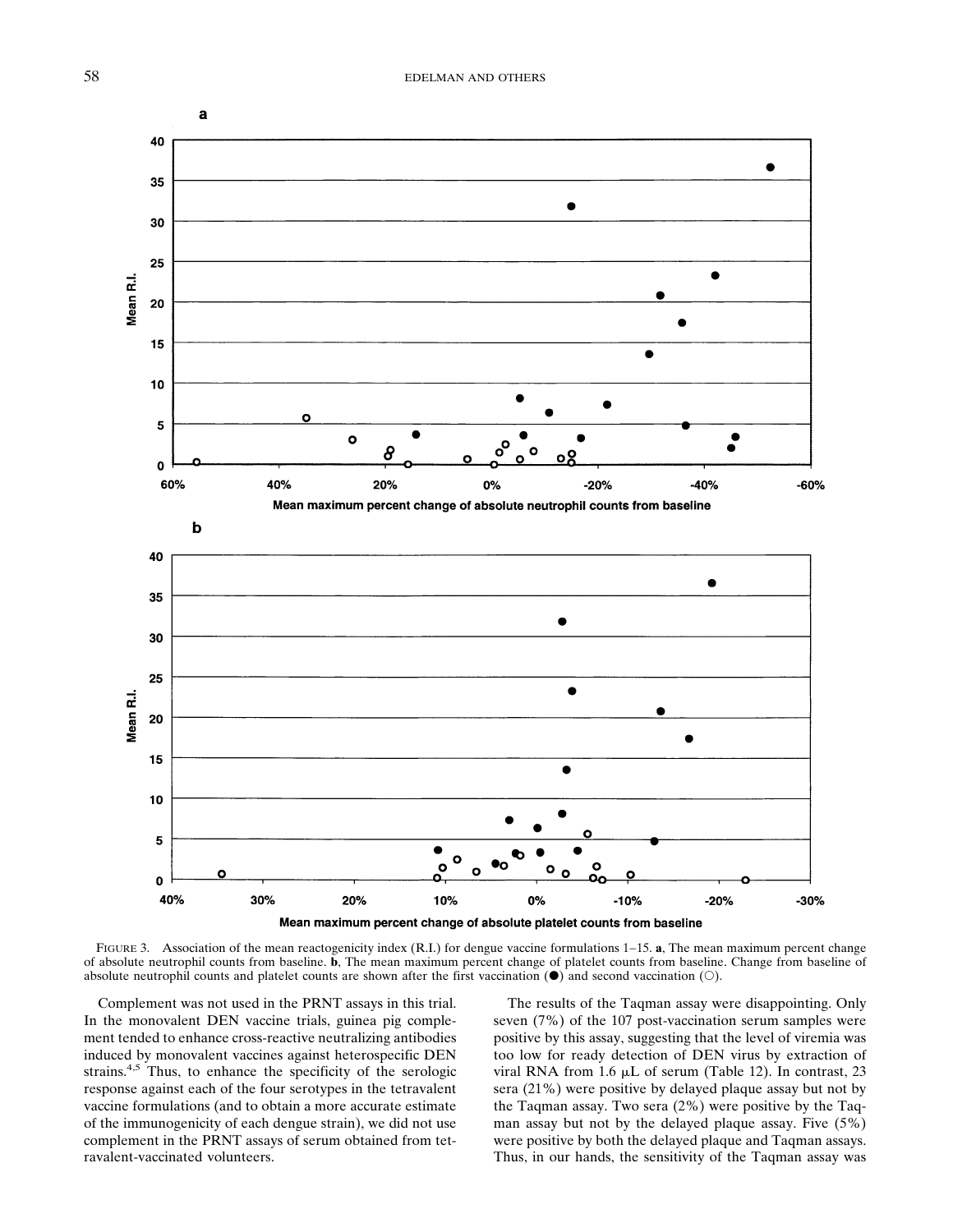TABLE 11 Mean reactogenicity indices\* (range) induced by high- and low-dose dengue vaccine formulations 1–15†

| Type  | High dose<br>$(10^{5-6} \text{ PFU})$ | Low dose<br>$(10^{3.5-4.5}$ PFU) | Р‡      |
|-------|---------------------------------------|----------------------------------|---------|
| DEN-1 | $15.0~(0-48)^2$                       | $7.8(0-42)$                      | 0.27    |
| DEN-2 | $7.0(0-44)$                           | $17.4(0-48)$                     | < 0.001 |
| DEN-3 | $11.1(0-48)$                          | $13.0(0-43)$                     | 0.47    |
| DEN-4 | $8.1(0-44)$                           | $16.7(0-48)$                     | 0.03    |

\* Reactogenicity Index (RI) after the first vaccination. The RI is defined in Table 9. † Values are the range of RIs experienced by individuals who received those formulations.

PFU plaque-forming units. ‡ By Mann-Whitney test.

low compared with that of the delayed plaque assay, probably due to the low volume of serum tested per reaction.

The occurrence of viremia in this trial is a minimal estimate based on one time point. The selection of day 10 viremia was somewhat arbitrary and was based on our experience with monovalent DEN vaccines, in which viremia occurred between days 7 and 14. We were restricted to one time point so as not to burden the college students with additional clinic visits, and to ease the burden on the virus isolation facilities at WRAIR. The selection of days 10 and 15 for determination of platelet and neutrophil counts was also guided by our experience with monovalent DEN vaccines, where day 15 was the nadir for these counts. The values may not reflect precisely the temporal changes after vaccination with tetravalent vaccines. With this caveat in mind, none of the volunteers developed unsafe levels of thrombocytopenia or neutropenia after tetravalent vaccination.

Many important questions about selected tetravalent vaccine formulations need to be answered. First, we are vaccinating more flavivirus-negative, adult volunteers to confirm that formulations 13, 14, and another, new formulation are safe, well-tolerated, and immunogenic. Second, another study will carefully evaluate the safety and reactogenicity of selected formulations in flavivirus antibody-positive volunteers. Third, DEN-enhancing antibody needs to be sought in vaccinees.25 Finally, since infants often respond to wild DEN infection with few to no symptoms, suitable tetravalent vac-

|--|--|

Dengue (DEN) virus serotypes and titers detected in sera of vaccinees by a serotype-specific 3--based fluorogenic RT-PCR (Taqman) assay\*

| Formulation-<br>volunteer no. <sup>†</sup> | Serotype  |         | Virus titer              | Delayed plague assay§ |        |
|--------------------------------------------|-----------|---------|--------------------------|-----------------------|--------|
|                                            | Day $10‡$ | Day 38‡ | (2 replicates)<br>PFU/ML | Day 10                | Day 38 |
| $7-2$                                      | DEN-1     | Neg     | 33, 16                   | Pos                   | Neg    |
| $7 - 3$                                    | DEN-4     | Neg     | 2, 14                    | Pos                   | Neg    |
| $7 - 4$                                    | $DEN-1$   |         | 670, 3,000               | Pos                   |        |
|                                            |           | DEN-2   | 350, 200                 |                       | Neg    |
| $11-3$                                     | DEN-1     | Neg     | 22, 8                    | Pos                   | Neg    |
| $12 - 4$                                   | Neg       | DEN-2   | 130, 120                 | Neg                   | Neg    |
| 14-2                                       | DEN-1     | Neg     | 12.13                    | Pos                   | Neg    |

\* Taqman assay described in the Materials and Methods and in Houng and others.10  $RT-PCR$  = reverse transcriptase–polymerase chain reaction;  $PFU$  = plaque-forming units;<br>Neg = negative; Pos = positive.

† 54 volunteers vaccinated with tetravalent DEN vaccine formulations 1–15 (3–4 persons

per formulation) on day 0; 53 of the 54 volunteers were re-vaccinated on day 28. ‡ Taqman assay conducted on serum collected 10 days after the first vaccination (day 0) and second vaccination (day 28). The Taqman assay result was negative on serum obtained from the remaining volunteers.

§ Delayed plaque assay for presence of circulating virus described in the Materials and Methods.

cine formulations should be independently evaluated in infants and young children, the optimal target group of endemic dengue through vaccination. Such trials are planned.

Acknowledgments: We thank the participating study volunteers at the University of Maryland (College Park, MD) and at WRAIR (Washington, DC). Skilled research nursing was provided by JoAnna Becker and Helen Secrest at College Park, and clinical support was provided by Dr. Judith Perry. Expert laboratory support was provided by Dave Barvir, Stacie Baily, and Kelly Jones.

Financial support: This study was supported by Contract No. DAMD17-92-C-2058 (Task Order 98-010) to the University of Maryland by the United States Army Medical Research Acquisition Activity (Fort Detrick, Frederick, MD).

Disclosure: This manuscript was finalized after Bruce L. Innis retired from the U.S. Army and took a position with GlaxoSmithKline Biologicals. GSK Biologicals has a non-exclusive license for the WRAIR dengue vaccine candidate.

Authors' addresses: Robert Edelman and Steven S. Wasserman, Center for Vaccine Development, University of Maryland School of Medicine, 685 West Baltimore St., Baltimore, MD 21201, Telephone: 410-706-5328, Fax: 410-706-6205. Sacared A. Bodison, University Health Center, University of Maryland, College Park, MD 20742, Telephone: 301-314-8117, Fax: 301-314-7845. Robert J. Putnak (Telephone: 301-319-9426), Niranjan Kanesa-thasan (Telephone: 301-319- 9827), David W. Vaughn (Telephone: 301-319-9732), and Wellington Sun (Telephone: 301-319-9493), Department of Virus Diseases, Division of Communicable Diseases and Immunology, Walter Reed Army Institute of Research, 503 Robert Grant Avenue, Silver Spring, MD 20910, Fax: 301-319-9661. Kenneth H. Eckels, Department of Biologics Research, Division of Communicable Diseases and Immunology, Walter Reed Army Institute of Research, Building 501, Room 46, Silver Spring, MD 20910, Telephone: 301-319-9233, Fax: 301-319-9360. Douglas Tang, Department of Biometrics, Walter Reed Army Institute of Research, 503 Robert Grant Avenue, Silver Spring, MD 20910, Telephone: 301-319-9909. Bruce L. Innis, Glaxo-SmithKline, 1250 S. Collegeville Road, Mailcode UP4330, Collegeville, PA 19426-0989.

Reprint requests: Robert Edelman, Center for Vaccine Development, 685 West Baltimore Street, Room 480, Baltimore, MD 21201, E-mail: redelman@medicine.umaryland.edu.

### REFERENCES

- 1. Brandt WE, 1990. From the World Health Organization. Development of dengue and Japanese encephalitis vaccines. *J Infect Dis 162:* 577–583.
- 2. Halstead SB, Palumbo NE, 1973. Studies on the immunization of monkeys against dengue. II. Protection following inoculation of combinations of viruses. *Am J Trop MedHyg 22:* 375–381.
- 3. Edelman R, Tacket CO, Wasserman SS, Vaughn DW, Eckels KH, Dubois DR, Summers PL, Hoke CH, 1994. A live attenuated dengue-1 vaccine candidate (45AZ5) passaged in primary dog kidney cell culture is attenuated and immunogenic for humans. *J Infect Dis 170:* 1448–1455.
- 4. Kanesa-thasan N, Edelman R, Tacket CO, Wasserman SS, Vaughn DW, Coster TS, Kim-Ahn D, Dubois DR, Putnak JR, King A, Summers PL, Innis BL, Eckels KH, Hoke CH Jr, 2003. Studies of Walter Reed Army Institute of Research candidate attenuated dengue vaccines: selection of safe and immunogenic monovalent vaccines. *Am J Trop Med Hyg 69 (suppl):* (in press).
- 5. Sun W, Edelman R, Kanesa-thasan N, Eckels KH, Putnak R, King AD, Huong H-S, Tang D, Scherer JM, Hoke CH Jr, Innis BL. 2003. Vaccination of human volunteers with monovalent and tetravalent live-attenuated dengue vaccine candidates. *Am J Trop Med Hyg 69 (suppl):* (in press).
- 6. Sutter RW, Cochi SL, Melnick JL, 1999. Live attenuated polio vaccines. Plotkin SA, Orenstein WA, eds. *Vaccines*. Philadelphia: W. B. Saunders, 364−408.
- 7. McKee KT Jr, Bancroft WH, Eckels KH, Redfield RR, Summers PL, Russell PK, 1987. Lack of attenuation of a candidate den-